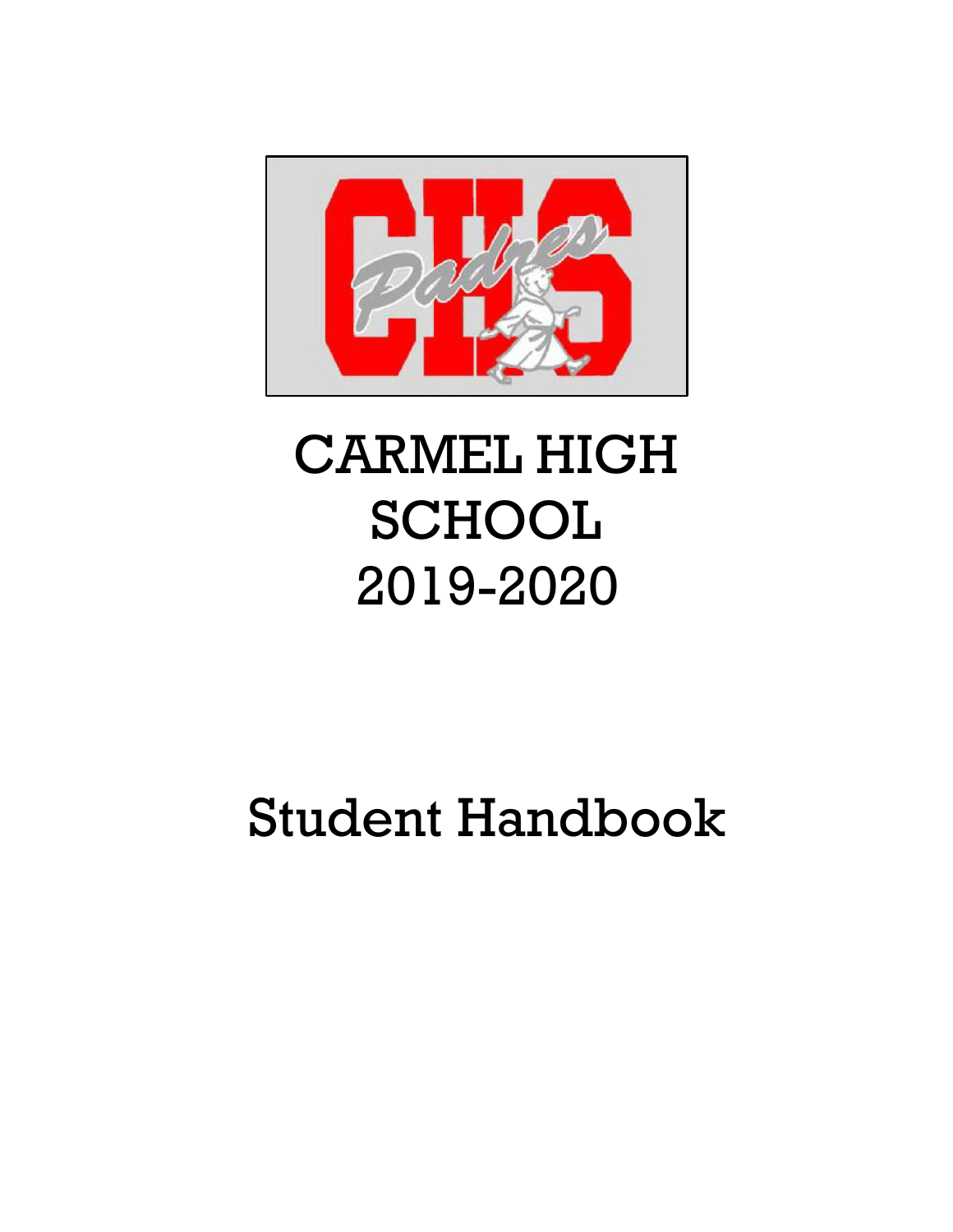## WELCOME BACK

Welcome to the 2019-20 school-year at Carmel High School! Many outstanding and exciting opportunities await each of you -- if you choose to get involved. I challenge each and every one of you to step out of your comfort zone and set new expectations and goals for yourself. Set the bar high for your achievement in academics, get plugged into a club or an athletic team, play music or sing in a choir, find a VAPA program to stretch yourself and find new and exhilarating talents that you aren't even aware that you have. Carmel High is an amazing school with outstanding faculty and an exceptional staff. While the faculty and staff can point and direct you toward tremendous opportunities, it is your responsibility to make the choices that will allow you gain the experience, expand your horizons, and then accomplish the ensuing successes. If you have never participated in a club, or in an activity based class -- such as, choir, band, dance, drama, mock trial, robotics, etc., then this is your chance. Commit to expanding your world through an unwavering choice to be actively engaged in some of the many activity classes, clubs, student leadership, academic teams, and athletics offered at CHS.

You are receiving this 2019-2020 Handbook because we believe you will achieve greater success this school-year by knowing what is expected at CHS. It is our belief that every student and parent will read this Handbook and be aware of the policies contained inside. Vital and important information such as: our mission, philosophy, academic and behavioral standards, and general information about the CHS campus and operations, are covered. Ideally this handbook will also become an instructional tool to assist students in organization and involvement throughout the school-year.

We sincerely hope and encourage students to be involved and engaged and are intent upon your 2018-2019 school-year being exceptional!

Let's have a great year…Go Padres!

## CARMEL HIGH SCHOOL MISSION STATEMENT

Our mission is to help all students reach their full potential as human beings, lifelong learners, and citizens of a global society. To that end, we foster creativity, teach critical thinking, and promote social adaptability and mastery of the basic skills necessary to help young people lead healthy, productive lives.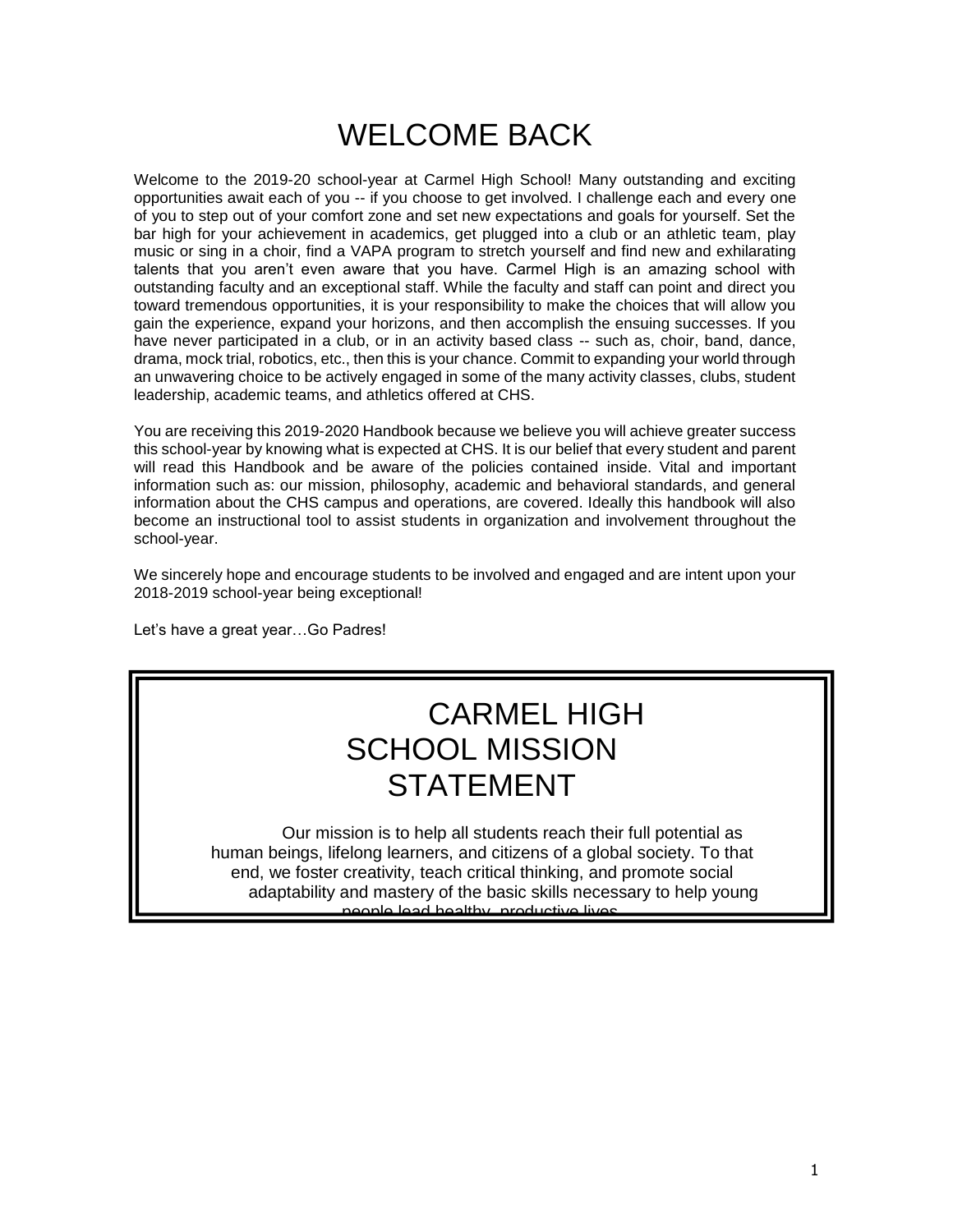## TABLE OF CONTENTS

Important dates 2018 - 2019 school Year 3 Carmel High School Contact Information 4 Carmel High School Staff 5 and 5 and 5 and 5 and 5 and 5 and 5 and 5 and 5 and 5 and 5 and 5 and 5 and 5 and 5 CHS Student Code of Conduct **7-20** Student Behavior *in alpha order*

.

## **2019 – 2020 IMPORTANT SCHOOL DATES**

| First Day of School             | August 13th                                         |
|---------------------------------|-----------------------------------------------------|
| Car Week - No School            | August 16 <sup>th</sup>                             |
| Back-to-School Night            | August 29 <sup>th</sup>                             |
| Minimum Day                     | August 23 <sup>th</sup>                             |
| Labor Day - No School           | September 2rd                                       |
| <b>End of First Quarter</b>     | October 11 <sup>th</sup>                            |
| October Break                   | October 14th - 18th                                 |
| Minimum Day - Staff Development | November 1 <sup>st</sup>                            |
| <b>Veterans Day</b>             | November 11 <sup>th</sup>                           |
| <b>Thanksgiving Break</b>       | November 27 <sup>st</sup> - 29 <sup>rd</sup>        |
| <b>Finals</b>                   | December 17th - 20st                                |
| <b>End of First Semester</b>    | December 20 <sup>st</sup>                           |
| <b>Winter Break</b>             | December 23 <sup>th</sup> - January 3 <sup>th</sup> |
| Staff Development Day           | January 6 <sup>th</sup>                             |
| M.L. King Jr. Day               | January 20st                                        |
| <b>February Break</b>           | February 17th - 21th                                |
| Minimum Day - Staff Development | March 6 <sup>th</sup>                               |
| <b>End of Third Quarter</b>     | March 20 <sup>th</sup>                              |
| <b>Spring Break</b>             | April 13th - 17th                                   |
| Open House                      | April 23th                                          |
| Minimum Day - Staff Development | May 8 <sup>th</sup>                                 |
| <b>Memorial Day</b>             | May 25 <sup>th</sup>                                |
| <b>Finals</b>                   | June $2^{th} - 5^{th}$                              |
| <b>End of Second Semester</b>   | June 5 <sup>th</sup>                                |
| Graduation                      | June 5 <sup>th</sup>                                |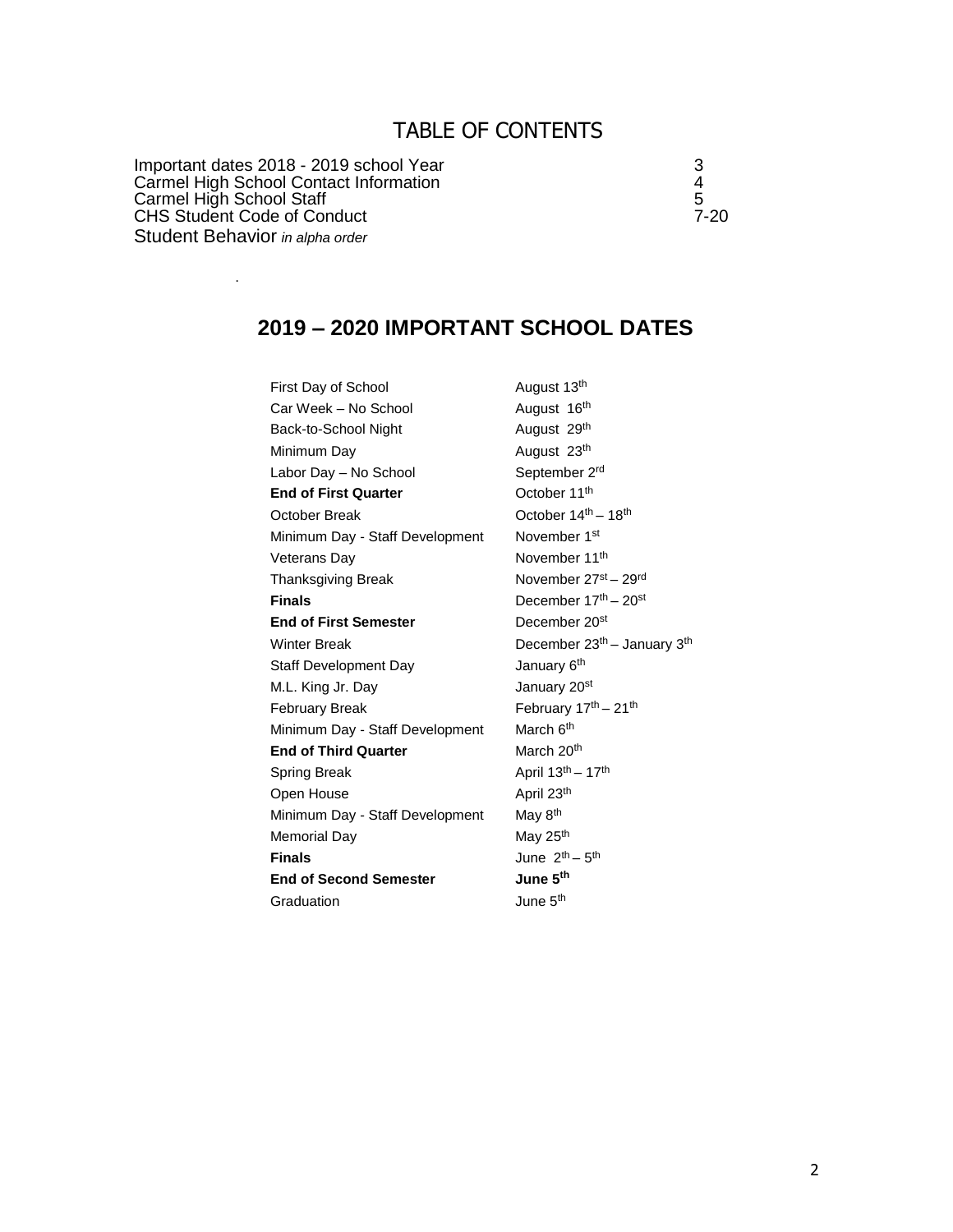## **CARMEL HIGH SCHOOL**

Post Office Box 222780 Carmel, CA 93922-2780

#### (831) 624-1821

[www.carmelunified.org/chs](http://www.carmelunified.org/chs)

## **CONTACT INFORMATION**

|                                                                |                      | Extension |
|----------------------------------------------------------------|----------------------|-----------|
| <b>Main Office</b><br>- General Information, lost<br>and found | Ann Berry            | 2781      |
| Attendance<br>-to report daily absences                        | Tammy Waldman        | 2789      |
| <b>Principal</b>                                               | Jon Lyons            | 2790      |
| <b>Principal's Secretary</b>                                   | Lisa Brazil          | 2792      |
| <b>Assistant Principal /CTE</b>                                | Craig Tuana          | 2788      |
| <b>Assistant Principal</b>                                     | Debbi Puente         | 2791      |
| <b>ROP Secretary</b>                                           | Lisa Jones           | 2793      |
| <b>Athletic Director</b>                                       | Golden Anderson      | 2796      |
| <b>Athletic Secretary</b>                                      | Tammy Waldman        | 2797      |
| <b>Activities Director</b>                                     | <b>Aubrey Powers</b> | 2729      |
| <b>ASB Bookkeeper/</b><br><b>Community Service</b>             | Diana Vita           | 2780      |
| <b>School Health Aide</b>                                      | Kathy Lockwood       | 2014      |
| <b>Counseling Department</b><br>Secretary/Registrar            | Linda Galuppo        | 2782      |
|                                                                |                      |           |

| Counselor (alpha A-F) | Darren Johnston | 2784 |
|-----------------------|-----------------|------|
| Counselor (alpha G-M) | Yesel Von Ruden | 2794 |
| Counselor (alpha N-Z) | Jeff Rogers     | 2783 |

| <b>Social Worker</b>               | Lauren Capano | 2785 |
|------------------------------------|---------------|------|
| <b>College &amp; Career Center</b> | Patricia Hunt | 3782 |
| Cafeteria                          | Mary Jennings | 2070 |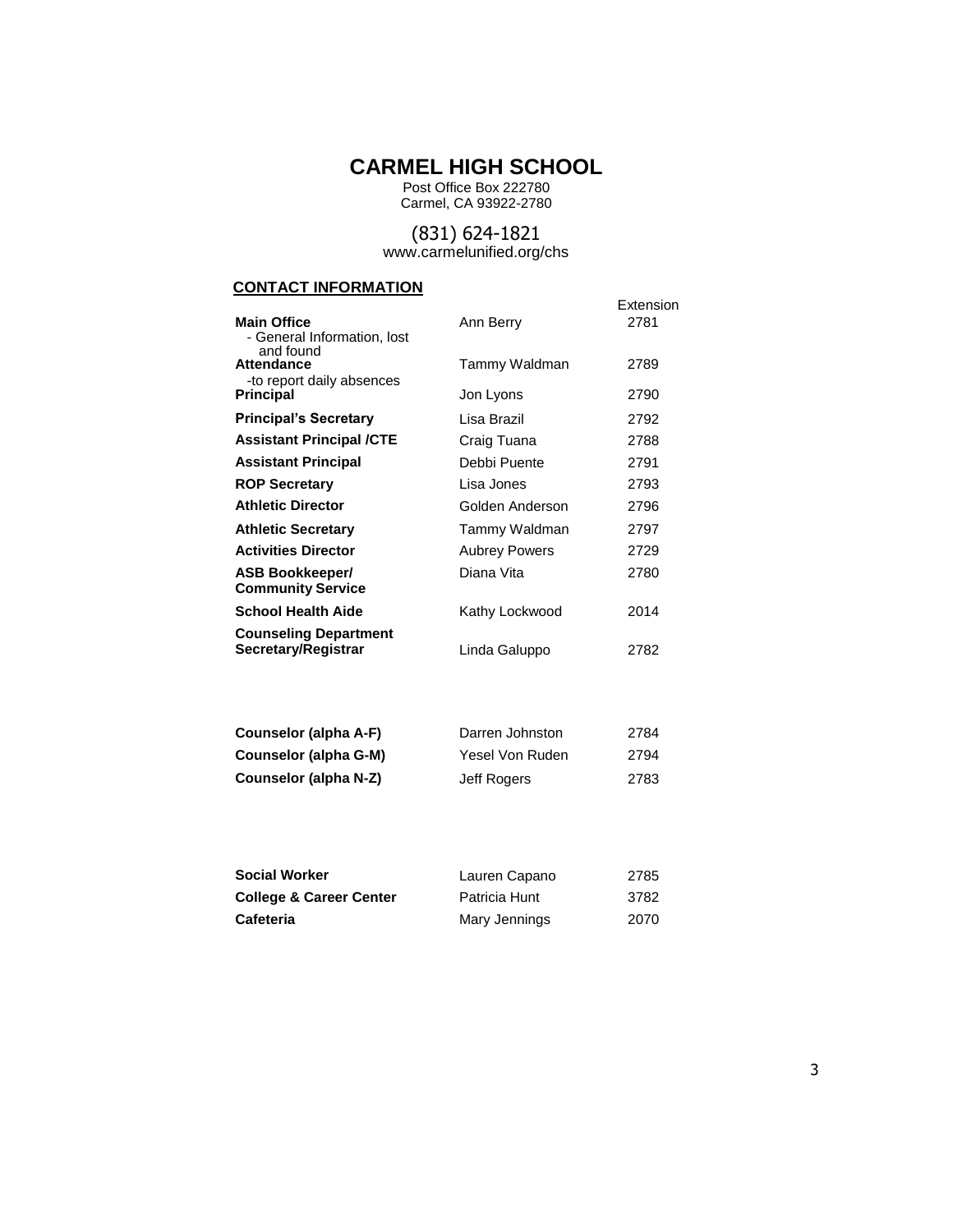| <b>Last Name</b> | <b>First Name</b> | <b>Department</b>            | <b>Extension</b> | Email                         |
|------------------|-------------------|------------------------------|------------------|-------------------------------|
| Abate            | Gretchen          | Special Ed.                  | 3711             | gabate@carmelunified.org      |
| Anderson         | Golden            | Soc Sci. / Ath. Dir          | 2796             | ganderson@carmelunified.org   |
| Ange             | Jillayne          | Social Science               | 3732             | jange@carmelunified.org       |
| Baglietto        | Mia               | ASL                          | 2775             | mbaglietto@carmelunified.org  |
| <b>Barnett</b>   | Carli             | English                      | 3751             | cbarnett@carmelunified.org    |
| Bean             | Patricia          | Spanish                      | 3710             | tbean@carmelunified.org       |
| <b>Berry</b>     | Ann               | <b>School Secretary</b>      | 2781             | aberry@carmelunified.org      |
| Brazil           | Lisa              | <b>Principal's Secretary</b> | 2792             | lbrazil@carmelunified.org     |
| <b>Buran</b>     | Kevin             | Science                      | 2742             | kburan@carmelunified.org      |
| Cambra           | Leigh             | ASB                          | 3743             | Icambra@carmelunified.org     |
| Capano           | Lauren            | SAP counselor                | 2785             | Icapano@carmelunified.org     |
| Chandler         | Olga              | Spanish                      | 3713             | ochandler@carmelunified.org   |
| <b>Borek</b>     | Matt              | <b>Sports Medicine</b>       | 3766             | mborek@carmelunified.org      |
| Clifford         | Tom               | Technology                   | 3703             | tclifford@carmelunified.org   |
| Deckelmann       | Mike              | Math                         | 3704             | mdeckelman@carmelunified.org  |
| <b>DePalatis</b> | Dale              | English, Yearbook            | 3727             | ddepalatis@carmelunified.org  |
| Dooner           | Tom               | Science                      | 3741             | tdooner@carmelunified.org     |
| Fausti           | Julia             | Tech Assistant               | 3705             | jfausti@carmelunified.org     |
| Freitas          | Don               | Science                      | 3717             | dfreitas@carmelunified.org    |
| French           | <b>Debbie</b>     | P.E.                         | 3761             | dfrench@carmelunified.org     |
| Galuppo          | Linda             | Registrar                    | 2782             | lgaluppo@carmelunified.org    |
| Gergawy          | Kero              | Tech Asst                    | 2795             | kgergawy@carmelunified.org    |
| Giacomelli       | Adriana           | Special Ed.                  | 3709             | agiacomelli@carmelunified.org |
| Gomez            | Juan              | Math                         | 3706             | jgomez@carmelunified.org      |
| Govan            | Diana             | Special Ed.                  | 3712             | dgovan@carmelunified.org      |
| Grahl            | Kurt              | Math                         | 3708             | kgrahl@carmelunified.org      |
| Grahl            | Shelly            | ELD                          | 3715             | sgrahl@carmelunified.org      |
| Granbery         | <b>Brian</b>      | Science                      | 3742             | bgranbery@carmelunified.org   |
| <b>Handley</b>   | Brian             | Instr. Music                 | 3735             | bhandley@carmelunified.org    |
| Hatch            | Dawn              | Math Chair                   | 3744             | dhatch@carmelunified.org      |
| Hunt             | Patricia          | <b>College Center</b>        | 3782             | phunt@carmelunified.org       |
| Jennings         | Mary              | Cafeteria Manager            | 2070             | mjennings@carmelunified.org   |
| Johnston         | Craig             | PE                           | 3760             | cjohnston@carmelunified.org   |
| Johnston         | Darren            | Counselor                    | 2784             | djohnston@carmelunified.org   |
| Jones            | Lisa              | <b>ROP Secretary</b>         | 2793             | ljones@carmelunified.org      |
| Martinez Jr.     | Roel              | IA, Spec Ed.                 | 3712             | rmartinez@carmelunified.org   |
| Lederle          | Holly             | Photography                  | 3716             | hlederle@carmelunified.org    |
| Lehmkuhl         | Tom               | Music                        | 2770             | tlehmkuhl@carmelunified.org   |
| Liu              | Joyce             | Chinese                      | 2708             | jlui@carmelunified.org        |
| Lockwood         | Kathy             | <b>Health Aide</b>           | 2014             | klockwood@carmelunified.org   |

## **CARMEL HIGH SCHOOL STAFF DIRECTORY**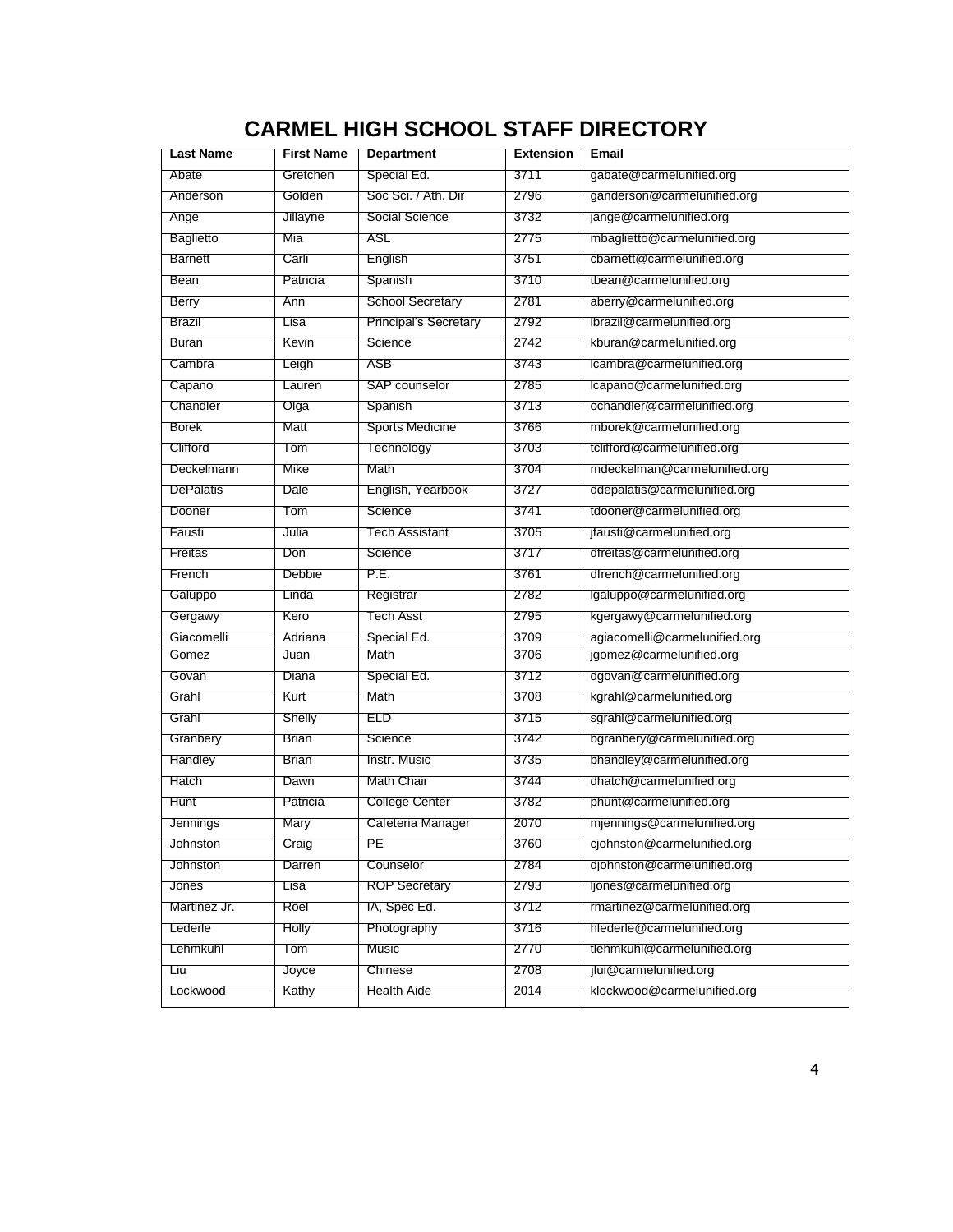| Lyons           | Jon             | Principal                                                  | 2790 | rlopez@carmelunified.org      |
|-----------------|-----------------|------------------------------------------------------------|------|-------------------------------|
| Lyons           | Linda           | IA, Spec Ed.                                               | 3709 | llyons@carmelunified.org      |
| Maas-Baldwin    | Jason           | Science                                                    | 3718 | jmbaldwin@carmelunified.org   |
| <b>McCarty</b>  | Joe             | Social Science                                             | 3736 | imccarty@carmelunified.org    |
| Mandurrago      | Pam             | <b>Study Hall Teacher</b>                                  | 3742 | pmandurrago@carmelunfiied.org |
| Marden          | Suzanne         | French                                                     | 3726 | smarden@carmelunified.org     |
| <b>McFarlin</b> | Paul            | <b>Industrial Arts</b>                                     | 3740 | pmcfarlin@carmelunified.org   |
| McBride         | <b>Barbara</b>  | English                                                    | 3722 | bsteinberg@carmelunified.org  |
| McLaurin        | <b>Elissa</b>   | IA, Spec Ed.                                               | 3709 | emclaurin@carmelunified.org   |
| Mello           | $\sqrt{2}$      | Science                                                    | 3718 | jmello@carmelunified.org      |
| Mettler         | Sandy           | Spec. Ed                                                   | 2746 | smettler@carmelunified.org    |
| <b>Nacht</b>    | Steve           | Math                                                       | 3745 | snacht@carmelunified.org      |
| Owens           | Lily            | English                                                    | 3721 | lowens@carmelunified.org      |
| Palshaw         | Mike            | English                                                    | 3723 | mpalshaw@carmelunified.org    |
| Pollock         | Michele         | Math                                                       | 3748 | mpollock@carmelunified.org    |
| Powers          | Aubrey          | Social Sci, AVID                                           | 3738 | aedgmon@carmelunified.org     |
| Puente          | Debbi           | <b>AssistantPrincipal</b>                                  | 2791 | dpuente@carmelunified.org     |
| Randazzo        | <b>Bridget</b>  | Spanish                                                    | 3714 | brandazzo@carmelunified.org   |
| Robel           | Patrick         | English                                                    | 3730 | probel@carmelunified.org      |
| <b>Roberts</b>  | <b>Jody</b>     | Math                                                       | 3747 | jroberts@carmelunified.org    |
| Rogers          | Jeff            | Counselor                                                  | 2783 | jogers@carmelunified.org      |
| Russell         | Steven          | Art                                                        | 3741 | srussell@carmelunified.org    |
| Schmidt         | Hans            | English                                                    | 3739 | hschmidt@carmelunified.org    |
| Schrier         | Bill            | Science                                                    | 3772 | bschrier@carmelunified.org    |
| Schnur          | Eileen          | Librarian                                                  | 2787 | eschnur@carmelunified.org     |
| Silva           | <b>Brent</b>    | Social Science                                             | 3720 | bsilva@carmelunified.org      |
| Stack           | Valerie         | Library Assistant                                          | 2786 | vstack@carmelunified.org      |
| Stafford        | Marc            | <b>Social Science</b>                                      | 3724 | mstafford@carmelunified.org   |
| Tarozzi         | <b>Kristine</b> | Dance                                                      | 3765 | ktarozzi@carmelunified.org    |
| Tuana           | Craig           | Assistant Principal /<br>ROP Coordinator<br>ASB Bookkeeper | 2788 | ctuana@carmelunified.org      |
| Vita            | Diana           |                                                            | 2780 | dvita@carmelunified.org       |
| VonRuden        | Yesel           | Counselor                                                  | 2794 | yvonruden@carmelunified.org   |
| Waldman         | Tammy           | <b>Attendance Secretary</b>                                | 2789 | twaldman@carmelunified.org    |
| Waldman         | Tammy           | <b>Athletic Secretary</b>                                  | 2797 | twaldman@carmelunified.org    |
| Ward            | Nora            | Social Science                                             | 3737 | nward@carmelunified.org       |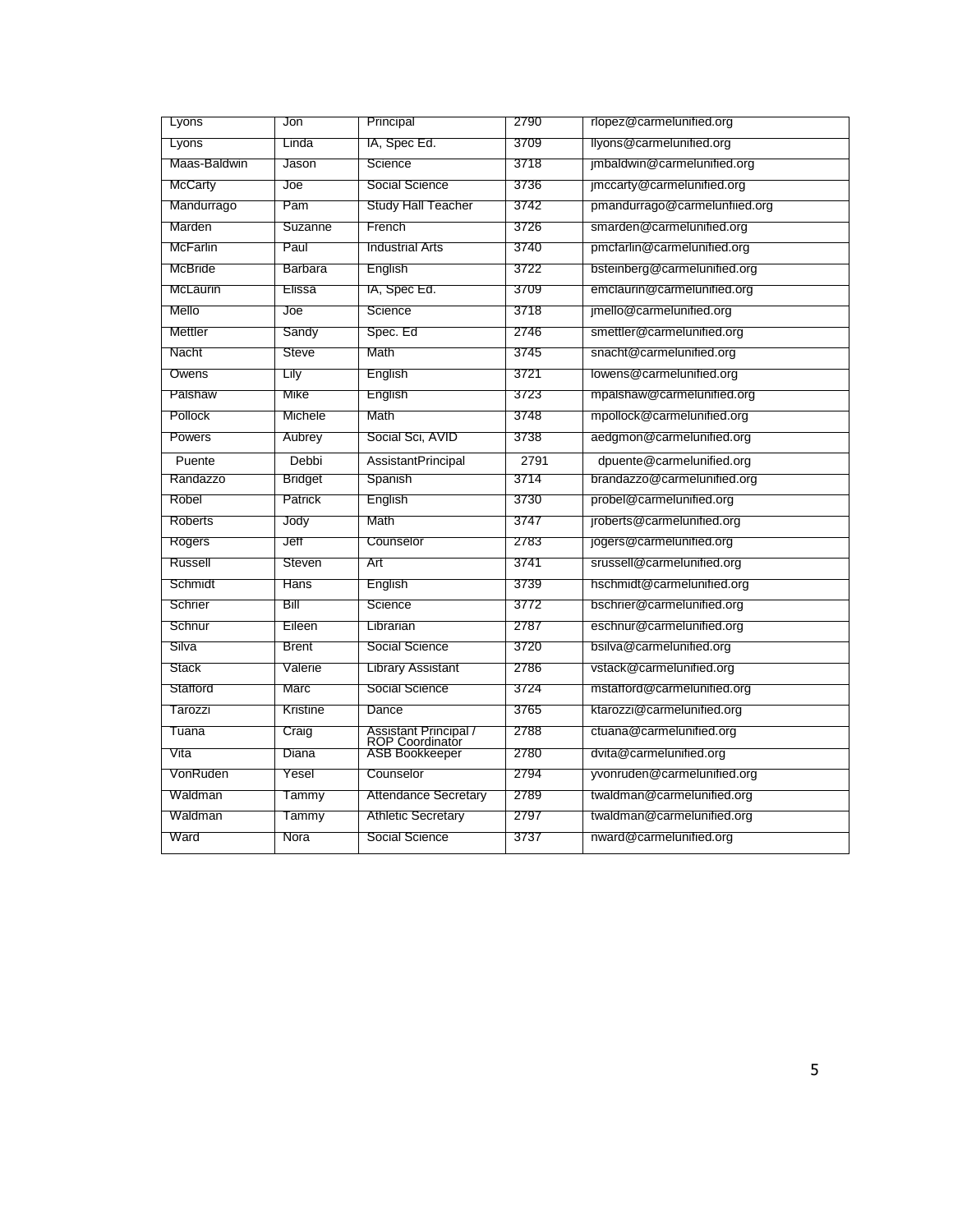## CARMEL UNIFIED SCHOOL DISTRICT

## **Carmel High School Code of Conduct**

## MISSION STATEMENT

Our mission is to help all students reach their full potential as human beings, lifelong learners, and citizens of a global society. To that end, we foster creativity, teach critical thinking, and promote social skills and mastery of the basic skills necessary to lead healthy, productive lives."

## PHILOSOPHY

Carmel High School creates a safe and caring environment for all students and staff. CHS promotes positive student conduct and fosters a climate of mutual respect for all stakeholders. We believe that appropriate behavior is the responsibility of each student.

## STANDARDS OF GOOD CHARACTER

The following standards of student conduct are offered as guides to the development of campus and classroom rules. CHS encourages all stakeholders to employ the following standards:

- A. Exercise self-control.
	- ◊ Use courteous language.
	- ◊ Resolve conflict in a mature and respectful manner
	- ◊ Be appropriately dressed
- B. Demonstrate a positive attitude.
	- $\diamond$  Take a leadership role.
	- $\diamond$  Be polite and courteous
	- $\diamond$  Be cooperative and work as a team.
	- $\diamond$  Get involved in a club or organization
- C. Respect the rights and feelings of others.
	- $\diamond$  Behave in a manner that does not disrupt others.
	- ◊ Treat others with courtesy and respect (i.e., put oneself in the place of the other

person, whether that person is another student, teacher, parent/guardian, or any

- other person on campus.)
- D. Take responsibility for your school.
	- ◊ Respect the building, grounds, and school/private property.
	- $\diamond$  Keep the campus free from trash and graffiti.
	- ◊ Report any wrong doing to administration
- E. Support the learning process.
	- $\diamond$  Attend all classes regularly and on time.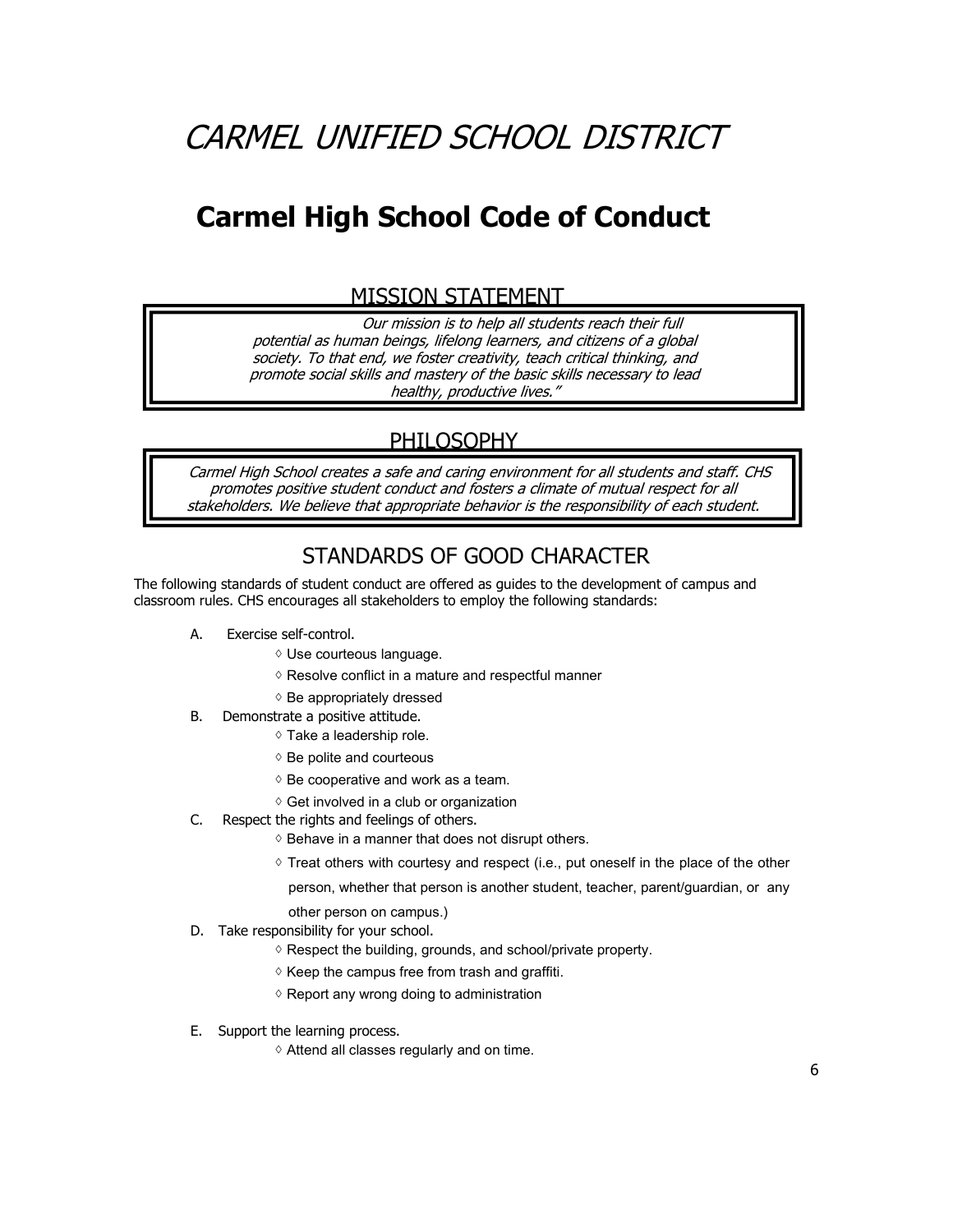- ◊ Be prepared for class (i.e., bring assignments, books, and supplies).
- ◊ Listen carefully to instructions.
- ◊ Participate in class activities

## ACADEMIC HONESTY

Students who copy work from others (plagiarism), allow others to cheat from them, submit work that is not the result of their own efforts, engage in forgery, etc., are guilty of "academic dishonesty." When a student violates the Academic Honesty Policy at any time during the four years that s/he is a student at Carmel High School:

- The teacher will give the student a "zero" for the test, quiz, assignment, paper, or project, etc.;
- The teacher will contact the parents of the student for a phone or personal conference with them;
- In addition, the student will be assigned to four hours of detention.
- If a student receives more than one academic dishonesty, the student will receive at a minimum the same consequences as the first, and any further discipline that is deemed necessary, which may include college notification, no scholarship opportunities from CHS foundation, impacted teacher letter of recommendation.

#### **NOTE: The consequences outlined above are minimum interventions resulting from violations of the Academic Honesty Policy.**

## AFTER SCHOOL DETENTION

A student who is assigned After School Detention (ASD)is expected to attend. If, for some reason, a student is unable to attend the assigned time, the student or parent must make arrangements with the assistant principal through his secretary at (831) 624-1821 ext. 2793 or [ljones@carmelunified.org,](mailto:ljones@carmelunified.org) prior to the assigned ASD. If the student does not sign in or a phone call is not received, the student will be a no show. Students who are no shows for ASD or Saturday School will be suspended 1 day from school for defiance of authority.

## ATHLETICS AND NON-GRADED CO-CURRICULAR ELIGIBILITY AND ATTENDANCE POLICIES

Students that participate in officially sponsored athletic teams at Carmel High and those students that are members of non-graded co-curricular activities on campus (including but not limited to, Mock Trial, Model United Nations, Robotics and after school drama productions etc.) must adhere to the following eligibility requirements.

- A. In the classroom; a participating student:
	- 1. Meets the academic standards of a **2.0 G.P.A**.(unweighted), which includes no marks of **"F",** "**W/F**", or **"INC**". Students have **10 days** to clear grades of **"INC",** other-wise they will remain ineligible for the remainder of the grading period. **NOTE**: Grades and credits for teacher/office assistants will not be calculated for athletic or co-curricular eligibility purposes.
	- 2. Maintaining the citizenship standards of the Code of Conduct of Carmel High School.
	- 3. Shows respect for teachers and those in authority at all times. (Code of Conduct- Insubordination)
	- 4. Maintains a commendable attendance record.
	- 5. On the day of an activity or athletic contest the student must be in school for a minimum of 4 periods to participate.
- B. On trips; a participating student:
	- 1. Is a district representative of the community, the school, and the team; therefore, he/she acts in accordance with the high standards of conduct listed above.
	- 2. Wears clothing appropriate to the event.
	- 3. For safety and morale reasons, uses district transportation to and from away games and activities.
	- 4. Will exhibit appropriate behavior on transportation. (Bus Conduct Rules and Procedures)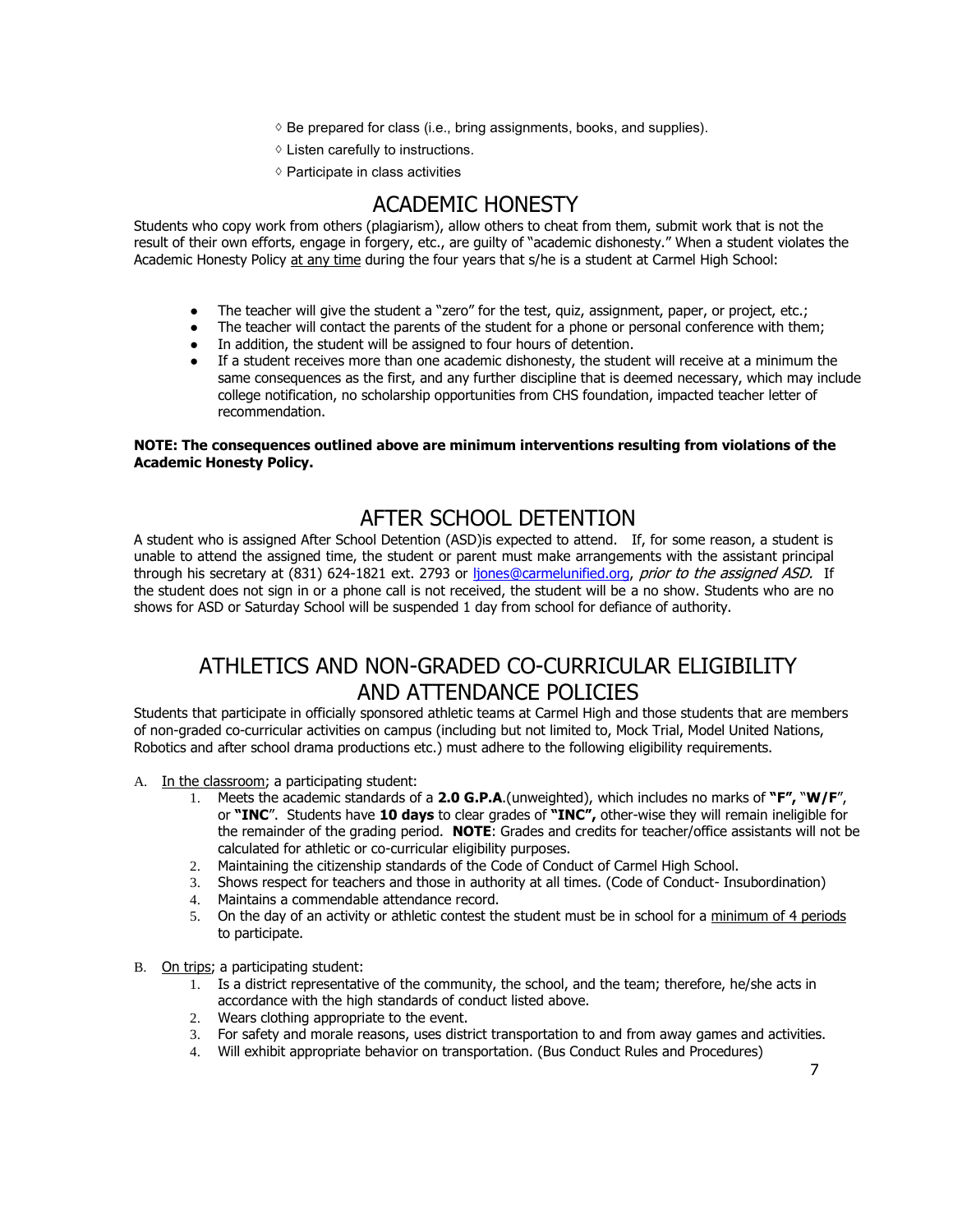- 5. Is governed by the Carmel Unified School District Drug and Alcohol Policies.
- C. In the community; a Carmel High Student abides by the laws of the community.

## ATTENDANCE POLICIES

Regular attendance plays a key role in the success of each student. Every teacher's course syllabus outlines the consequences of excessive tardiness or truancies. Except for those students with off- campus privileges, all students must check out through the attendance office before leaving campus during school hours.

#### ABSENCES

If a medical or dental appointment requires the student to be out of school for part of a day, the school must be notified in advance. **Before leaving campus, the student must obtain a pass to leave campus from the attendance office or the absence will result in the assignment of 2-hours detention time.**

**Excused absences include:** Illness, medical, dental, or optometrist appointments, family funerals, formal religious observances, mandatory court appearances, school instigated suspensions, authorized field trips, or any other absences approved by the administration. **Unexcused absences include:** Verified parental need, family vacations, oversleeping, personal reasons, truancy, and non- parental clearance within 24 hours of absence from school. Other excused absences may be approved in advance at the discretion of the principal. **Excessive absences:** When a student has had 14 absences in the school year for illness, any further absences must be verified by a physician [CUSD Administrative Regulation AR 5113(c)]

#### **NOTE: Tests and homework can be made up for all excused absences. Make-ups for unexcused absences are at the individual teacher's discretion.**

### **TARDIES**

Tardy counts begin with the start of each semester and clear at the end of each semester. CHS has developed the following policy for dealing with period-by-period tardiness. Please note that this is a 2-tier system:

#### **Tier 1:**

On the first tardy for an individual class:

a. Teacher confers with the student

On the second tardy for an individual class:

- a. Teacher confers with the student
- b. Teacher contacts the parent via phone or email.

On the third tardy for an individual class:

- a. Student is referred to the Assistant Principal and is placed on Tardy Probation.
- b. Parent will be phoned or emailed.

Tardy Probation – Once a student is placed on Tardy Probation the student is moved to Tier 2. At this level the tardy count accrues over the entire day and not per individual class.

#### **Tier 2:**

On the first tardy in any class:

- a. Student is referred to the assistant principal.
- b. After school detention will be assigned
- c. Parent will be contacted.

#### On the second tardy:

a. Student is referred to the assistant principal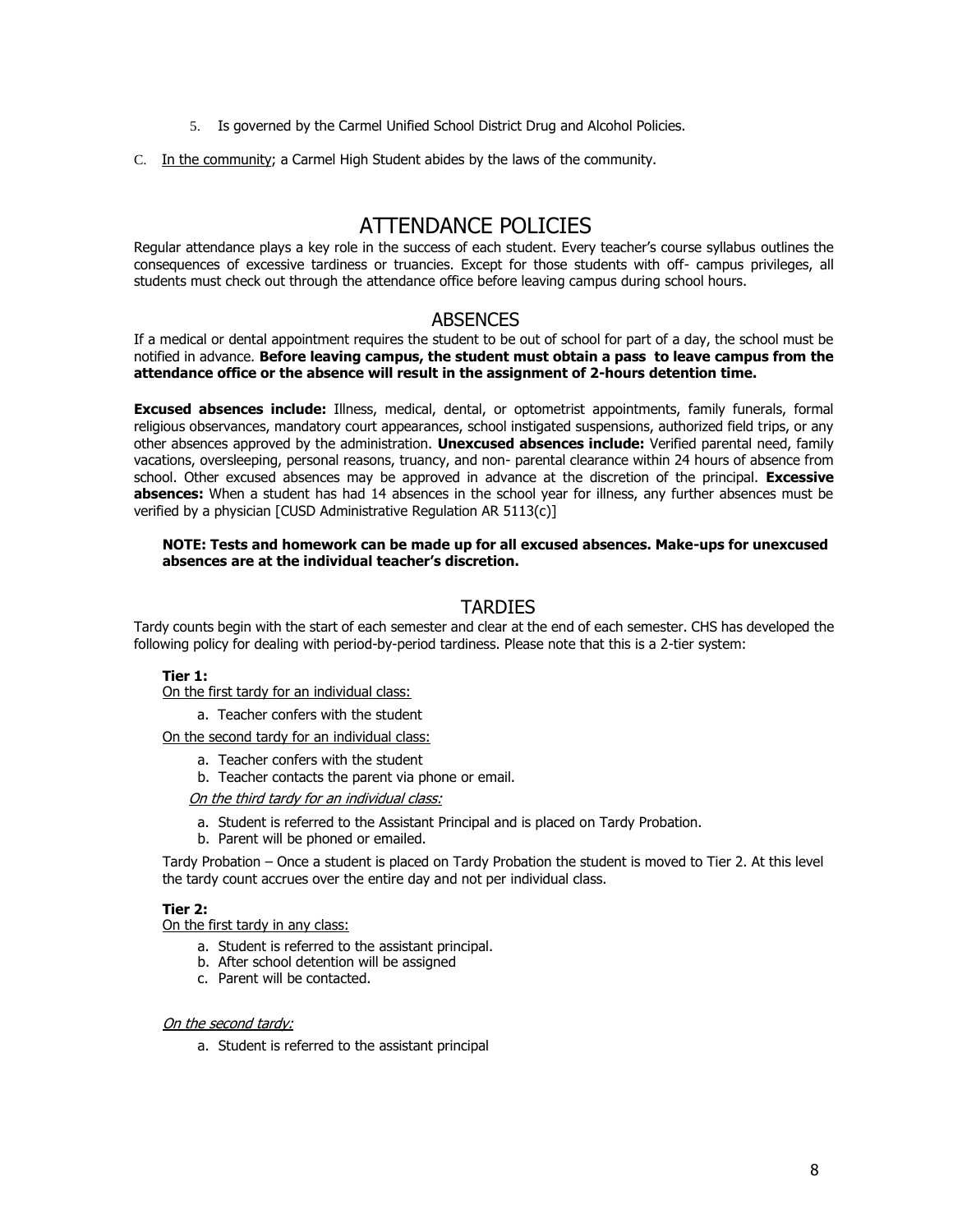- b. After school detention will be assigned for up to three days.
- c. Parent will be contacted

#### On the third tardy:

- a. Student will be referred to the assistant principal
- b. After school detention will be assigned for up to three days.
- c. A conference with the parent and student will be held
- d. Off campus pass can be suspended for 5 school days

#### On the fourth tardy:

- a. Student will be referred to the assistant principal
- b. After school detention will be assigned for up to three days.
- c. Student will have a 7 day restriction on all activities
- d. Off campus pass will be suspended for 10 school days

#### On the fifth overall tardy:

- a. Student will be referred to the assistant principal
- b. After school detention will be assigned for up to three days. and Off-campus pass will revoked for 30 days
- c. A second parent /student conference will be held and student will have 15 day restriction on all activities

**Note:** Continuing tardiness will result in further progressive disciplinary action which may include, but is not limited to, suspension from school.

### **TRUANCY**

**California Education Code Section 48260 defines truancy as: " absent from school without valid excuse three full days in one school year or tardy or absent for more than any 30 -minute period during the school day w i thout a valid excuse on three occasions in one school year, or any combination thereof… "** As a result of excessive truancies, students will, in some cases, receive a lower or failing academic grade in a class. Students are truant from school or a class when they are absent or leave campus without prior parent permission on file with the attendance office. Carmel High School has instituted the following policies and procedures for dealing with the cumulative total of truancies:

#### **On the first truancy –**

- A. Parents are contacted by phone and notified of the student's truancy;
- B. Assistant Principal reviews consequences with the student for future truancies and assigns a minimum of 2 hours of after-school detention.

#### **On the second and third truancy –**

- A. Parents are notified, by mail, of the total number of truancies;
- B. Student is assigned a minimum of 4 hours of after-school detention;
- C. On the third truancy, Letter #1 from the Monterey County District Attorney will be mailed home.

#### **On the fourth truancy –**

- A. Parents are contacted by phone and notified by mail of the ongoing truancy problem;
- B. Assistant Principal notified parents of the student's immediate loss of **student privileges** for a period of 15 calendar days.
- C. Letter #2 from the Monterey County District Attorney, with a "Notice to Appear" at a formal hearing in court, will be mailed home.

#### **On the fifth truancy –**

- A. Student is declared a "Habitual Truant";
- B. Letter #3 from the Monterey County District Attorney, with a "Notice to Appear" at a formal hearing in court, will be mailed home.

#### **NOTE: Continuing truancy will result in further progressive disciplinary action.**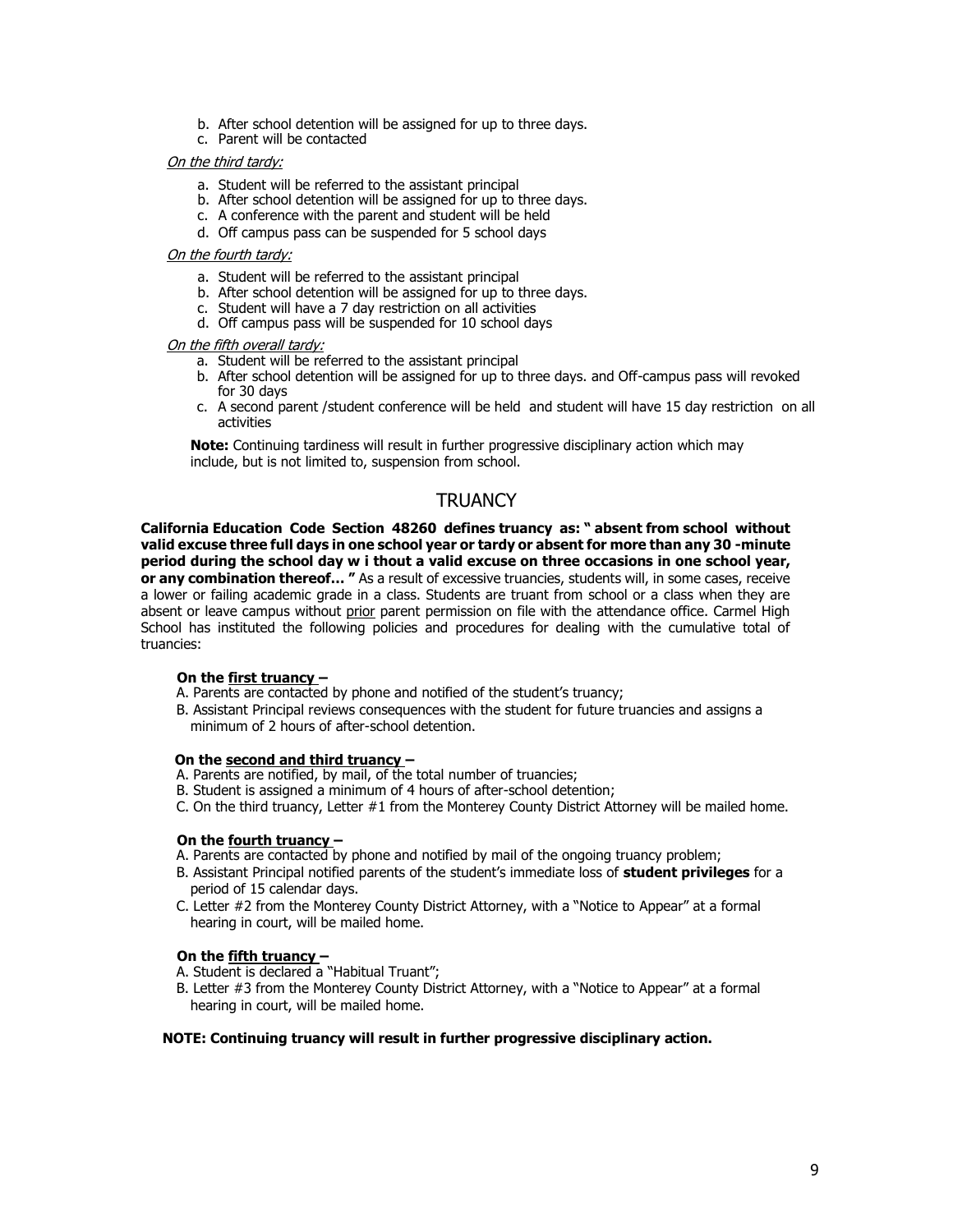**Board Policy gives a teacher the right to lower a student's grade for excessive truancies**. Three truancies in a class, per semester, can lower a student's final mark in that course by one letter grade. Four per semester can lower a student's final mark by two letter grades. Five per semester can lower a student's final mark by three letter grades. Six truancies in a class, per semester, allow the classroom teacher to give a grade of "F" (failure) for the final mark.

Students reporting to their first class period more than 30 minutes after the scheduled starting time will be marked absent. During all other periods of the day, students will be marked absent after the first 10 minutes of classes. These absences must be cleared within three school days, or they will result in a truancy.

- Four hours are assigned for each violation of the truancy or tardy policies. Hours must be completed after school, if detention is chosen, during the following calendar week, Monday through Wednesday, after school from 3:00 to 4:00 pm and Thursday from 2:15 to 4:15 pm.
- School-sponsored interscholastic sporting events, other extra-curricular activities, and family trips do not excuse students from attending ASD on the date assigned.
- Failure to complete the prescribed detention time will result in further consequences
- Repeated placements in ASD will result in further progressive disciplinary action.

## STUDENT BEHAVIOR

Students are expected to behave appropriately while in class, at school, on the school bus, or at school-sponsored events. Students are responsible to understand the CUSD Bus Policy. Classroom misbehavior is addressed by the student's teachers. Parents will be contacted, detentions may be assigned, and the participation component of the student's grade may be impacted. Serious or recurrent violations can lead to a teacher suspending the student for up to two class periods or referring students for administrative interventions, including:

- Assignment of after-school detention hours:
- Revocation of on-campus or off-campus privileges;
- Restriction of extra-curricular activity participation (dances, athletic contests, assemblies, field trips, etc.);
- Placement on a behavior and performance contract;
- Administrative removal from a course with the possible loss of credit for the class;
- In-school or out-of-school suspension
- Expulsion from the school district for a period of time as prescribed by the CUSD Governing Board.

## BULLYING, HARASSMENT, AND SEXUAL HARASSMENT

Bullying, harassment, or sexual harassment of students is prohibited by CUSD Board Policy. Bullying occurs when a student is intimidated by verbal or physical conduct or actions. Harassment is verbal or physical conduct directed at someone's personal characteristics. Sexual harassment includes, but is not limited to, unwanted or unwelcome sexual advances, requests for sexual favors, or other verbal, visual, or physical conduct of a sexual nature. Depending on the seriousness of the offense, students may be suspended from school and/or recommended for expulsion from the district. At a minimum, students are subject to the following:

#### CUSD Board Policy 5131.2:

Corrective actions for a student who commits an act of bullying of any type may include counseling, behavioral intervention and education, and, if the behavior is severe or pervasive as defined in Education Code [48900,](http://www.gamutonline.net/district/carmel/displayPolicy/137736/) may include suspension or expulsion in accordance with district policies and regulations.

## BULLYING/HARASSMENT AB 537 violations

Bullying is NOT TOLERATED at Carmel High School. We expect teachers, staff, and students to IMMEDIATELY report any type of bullying for administrative action. AB 537 is the California Student Safety and Violence Prevention Act of 2000 and protects students and school employees against discrimination and harassment at all California public schools. This includes the actual or perceived sexual orientation and gender identity.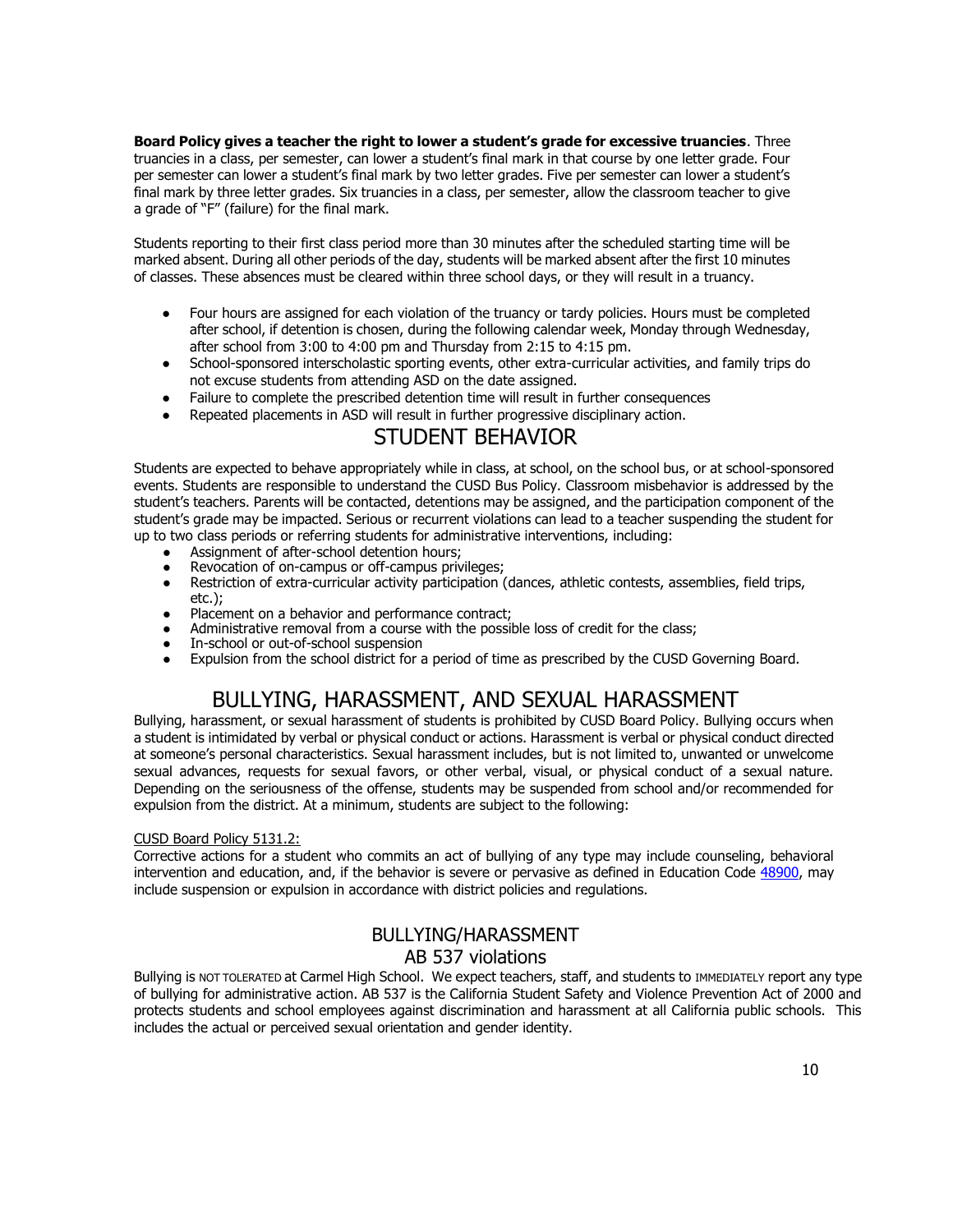The state defines "gender" as "a person's actual sex or perceived sex and includes a person's perceived identity, appearance or behavior, whether or not that identity, appearance, or behavior is different from that traditionally associated with a person's sex at birth." The nondiscrimination policy also prohibits harassment and discrimination on the basis of sex, ethnic group identification, race, ancestry, national origin, religion, color, or mental or physical disability.

#### Harassment is defined as "**conduct based on protected status that is severe or pervasive, which unreasonably disrupts an individual's educational or work environment or that creates a hostile educational or work environment**."

The protections cover any program or activity in a school, including extracurricular activities and student clubs through the Equal Access Act.

#### THE THREE (3) TYPES OF BEHAVIORS

- PHYSICAL BULLYING**:** harm to another's body or property
- EMOTIONAL BULLYING: harm to another's self-worth
- SOCIAL BULLYING: harm to another's group acceptance

Violations may Include

- 1. Calling you names or making fun of you.
- 2. Pinching, pushing, or shoving you.
- 3. Taking things away from you.
- 4. Damaging your belongings.
- 5. Stealing from you.
- 6. Spreading rumors.
- 7. Saying or writing things about you.
- 8. Making you feel uncomfortable or small.
- 9. Excluding you from activities.
- 10. Making you feel targeted or excluded.

HOW DO YOU FILE A COMPLAINT? If you are being bullied or harassed you should begin by empowering yourself and telling the person who is harassing you to "stop!" and that you do not want them to do or say what they are doing or saying anymore. At this point you have the option to wait and see if it happens again.

You can also begin with, or if it happens a second time, by telling a teacher, telling a counselor, or TELLING ANOTHER ADULT on campus, or by telling your parents. If harassment continues from the same individual it is imperative that you let an adult that you trust know that the disciplinary action failed and a stronger more serious disciplinary action will be required.

Bullies can be intimidating. Try to stay in areas where there are plenty of people. Bullies do not like witnesses. If you ride the bus and someone has been bullying you, report the problem to an administrator. If you have to walk home, see if you can walk with other people.

If you receive threatening phone calls or emails, tell your parents or an adult you trust. Be sure to keep all emails and/or voice messages to share with an adult. If you see someone else at school being bullied, do the right and find assistance. Tell an adult about your concerns. People who are being bullied need friends. If you can help someone who is being bullied, please do so.

#### BULLYING/AB 537 VIOLATIONS AT CARMEL HIGH SCHOOL ARE UNACCEPTABLE**. Be a proactive member of your school and community and seek assistance in ending the problem.**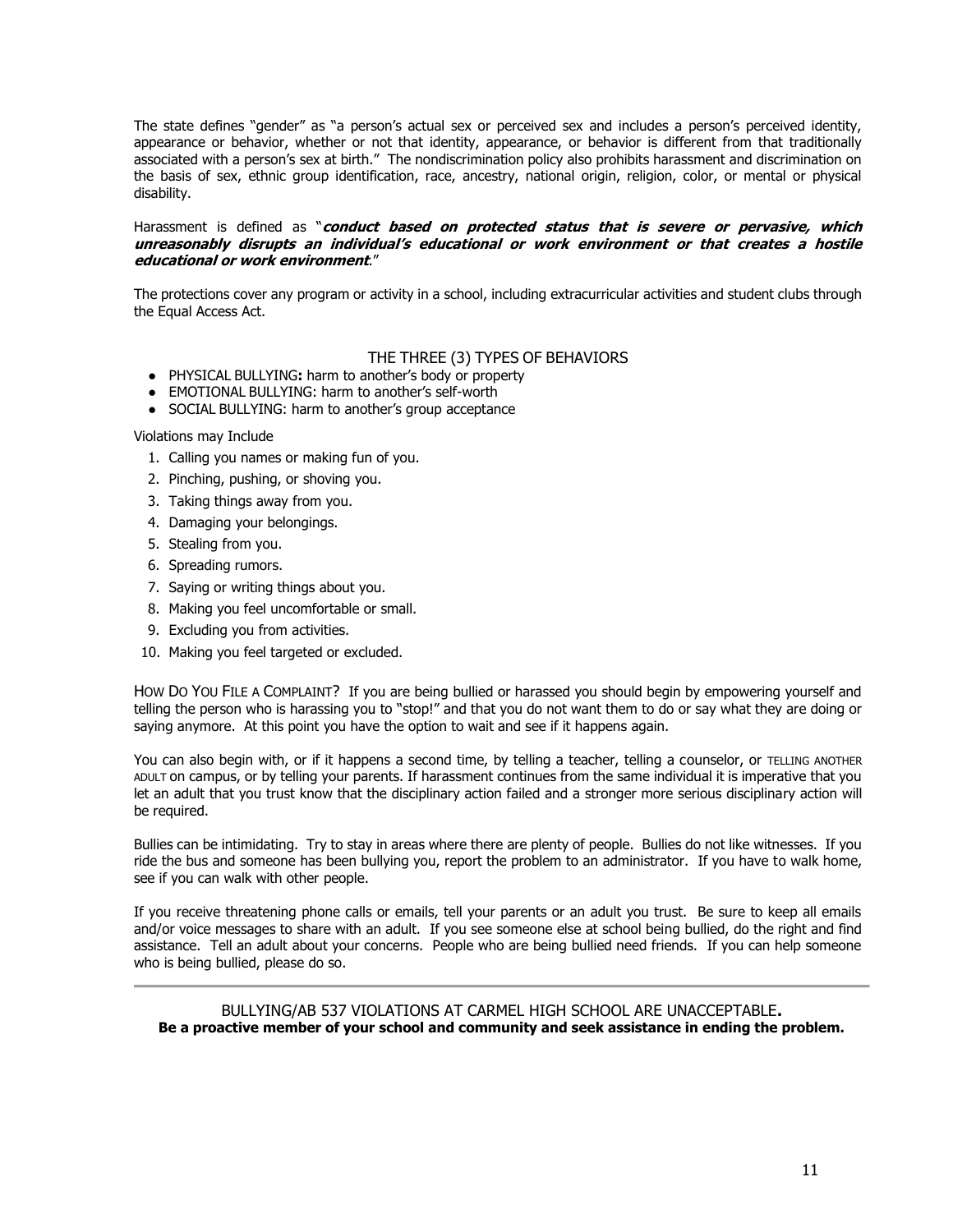### NON-DISCRIMINATION/HARASSMENT POLICY

The Governing Board desires to ensure equal opportunities for all students in admission and access to the district's educational programs, guidance and counseling programs, athletic programs, testing procedures, and other activities. District programs and activities shall be free from discrimination, including harassment, with respect to a student's actual or perceived sex, gender, ethnic group identification, race, national origin, religion, color, physical or mental disability, age, or sexual orientation.

District programs, activities, and practices shall be free from discrimination based on race, color, ancestry, national origin, ethnic group identification, age, religion, marital or parental status, physical or mental disability, sex, sexual orientation, gender, gender identity or expression, or genetic information; the perception of one or more of such characteristics; or association with a person or group with one or more of these actual or perceived characteristics.

The Board prohibits discrimination, intimidation, or harassment of any student by any employee, student, or other person in the district. Prohibited harassment includes physical, verbal, nonverbal, or written conduct based on one of the categories listed above that is so severe and pervasive that it affects a student's ability to participate in or benefit from an educational program or activity; creates an intimidating, threatening, hostile, or offensive educational environment; has the purpose or effect of substantially or unreasonably interfering with a student's academic performance; or otherwise adversely affects the student's educational opportunities.

School staff and volunteers shall carefully guard against segregation, bias, and stereotyping in the delivery of services, including, but not limited to, instruction, guidance, and supervision.

The principal or designee shall develop a plan to provide students with appropriate accommodations when necessary for their protection from threatened or potentially harassing or discriminatory behavior.

Students who engage in discrimination or harassment in violation of law, Board policy, or administrative regulation shall be subject to appropriate discipline, up to and including suspension, and/or expulsion. Any employee who permits or engages in harassment or prohibited discrimination shall be subject to disciplinary action, up to and including dismissal.

#### **Grievance Procedures**

The Board hereby designates the following position as Director for Nondiscrimination to handle complaints regarding discrimination and harassment and inquiries regarding the district's nondiscrimination policies:

Director of Technology & Data Services 4380 Carmel Valley Rd. Carmel, CA 93923 (831) 624-1546

Any student who feels that he/she has been subjected to discrimination or harassment should immediately contact the Director, the principal, or any other staff member. Any student or school employee who observes an incident of discrimination or harassment should report the incident to the Director or principal, whether or not the victim files a complaint.

Upon receiving a complaint of discrimination or harassment, the Director shall immediately investigate the complaint in accordance with either the Uniform Complaint Procedure (BP 1312.3) or site-level grievance procedures specified in AR 5145.7 - Sexual Harassment.

The Superintendent or designee shall ensure that the student handbook clearly describes the district's nondiscrimination policy, procedures for filing a complaint regarding discrimination or harassment, and the resources that are available to students who feel that they have been the vitim of discrimination or harassment. The district's policy may also be posted on the district website or any other location that is easily accessible to students.

In investigating complaints, the confidentiality of the parties involved and the integrity of the process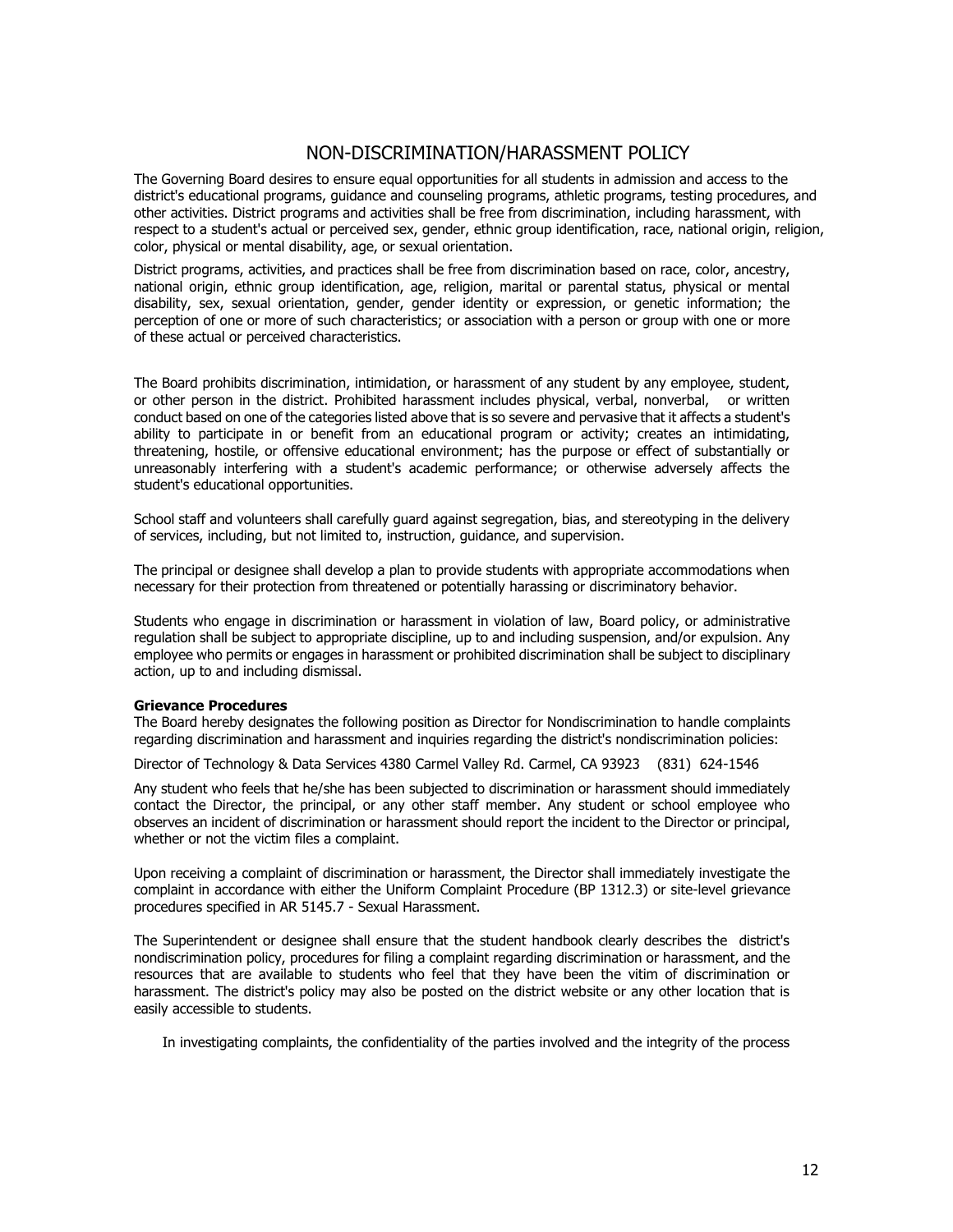shall be protected. As appropriate, the Superintendent or designee may keep the identity of the complainant to the extent that the investigation of the complaint is not obstructed.

504 complaints: contact Mr. Tuana at 624-1821 ex: 2788 [ctuana@carmelunified.org](mailto:ctuana@carmelunified.org)

SPED and Title 9 complaints: contact:Mrs. Puente at 624-1821 ex: 2791 dpuent[e@carmelunified.o](mailto:tparry@carmelunified.org)

#### SEXUAL HARASSMENT POLICY

The Board of Education prohibits sexual harassment of any student by another student, anyone employed by the district, anyone doing business with the district, or anyone on school property or at a school sponsored activity. The Governing Board will enforce all non-discrimination laws, including the prohibition against sexual harassment, to the fullest extent.

Teachers shall discuss this policy with their students in age-appropriate ways. Such instruction and information shall include:

- 1. What acts and behavior constitute sexual harassment; including the fact that sexual harassment could occur between people of the same gender.
- 2. A clear message that students do not have to endure sexual harassment. Students should be encouraged to report observed instances of sexual harassment, even where the victim of the harassment has not complained.
- 3. Information about the person(s) to whom a report of sexual harassment should be made.

Any student who engages in the sexual harassment of anyone on district property or during a school sponsored activity will be subject to disciplinary action up to and including expulsion. Any employee who permits or engages in sexual harassment will be subject to disciplinary action up to and including dismissal. Any individual who engages in sexual harassment of a student may also be subject to criminal prosecution or other legal action.

Any student who feels that he/she is being or has been subjected to sexual harassment shall immediately report the incident to a school employee. A school employee to whom a complaint is made shall, within 24 hours of his/her getting the complaint, report it to the principal or designee. Any school employee who observes any incident of sexual harassment on any student shall similarly report his/her observation within 24 hours to the principal or designee, whether or not the victim makes a complaint. If the alleged harasser is the principal or designee, the employee may report the complaint or his/her observation of the incident to the Superintendent or designee who shall investigate the complaint. In addition, any student who feels that he/she is being or has been subjected to sexual harassment may file a formal complaint with the Superintendent or designee in accordance with the district's uniform complaint procedures (BP 1312.3).

The principal or designee to whom a complaint of sexual harassment is reported shall immediately investigate the complaint. If the principal or designee finds that sexual harassment occurred, he/she shall take prompt, appropriate action to end the harassment and address its effects on the victim. The principal or designee shall also advise the victim of any other remedies that may be available. The principal or designee shall file a report with the Superintendent or designee and refer the matter to law enforcement authorities, if the principal or designee concludes that such a referral is appropriate or required.

The Superintendent or designee shall maintain a record of all reported cases of sexual harassment to enable the district to monitor, address and prevent repetitive harassing behavior in its schools.

The district prohibits retaliatory behavior against any complainant or any participant in the complaint process. Each complaint of sexual harassment shall be promptly investigated in a way that respects the privacy of all parties concerned.

#### SEXUAL HARASSMENT - Regulations

Prohibited sexual harassment of a student includes, but is not limited to, unwelcome sexual advances,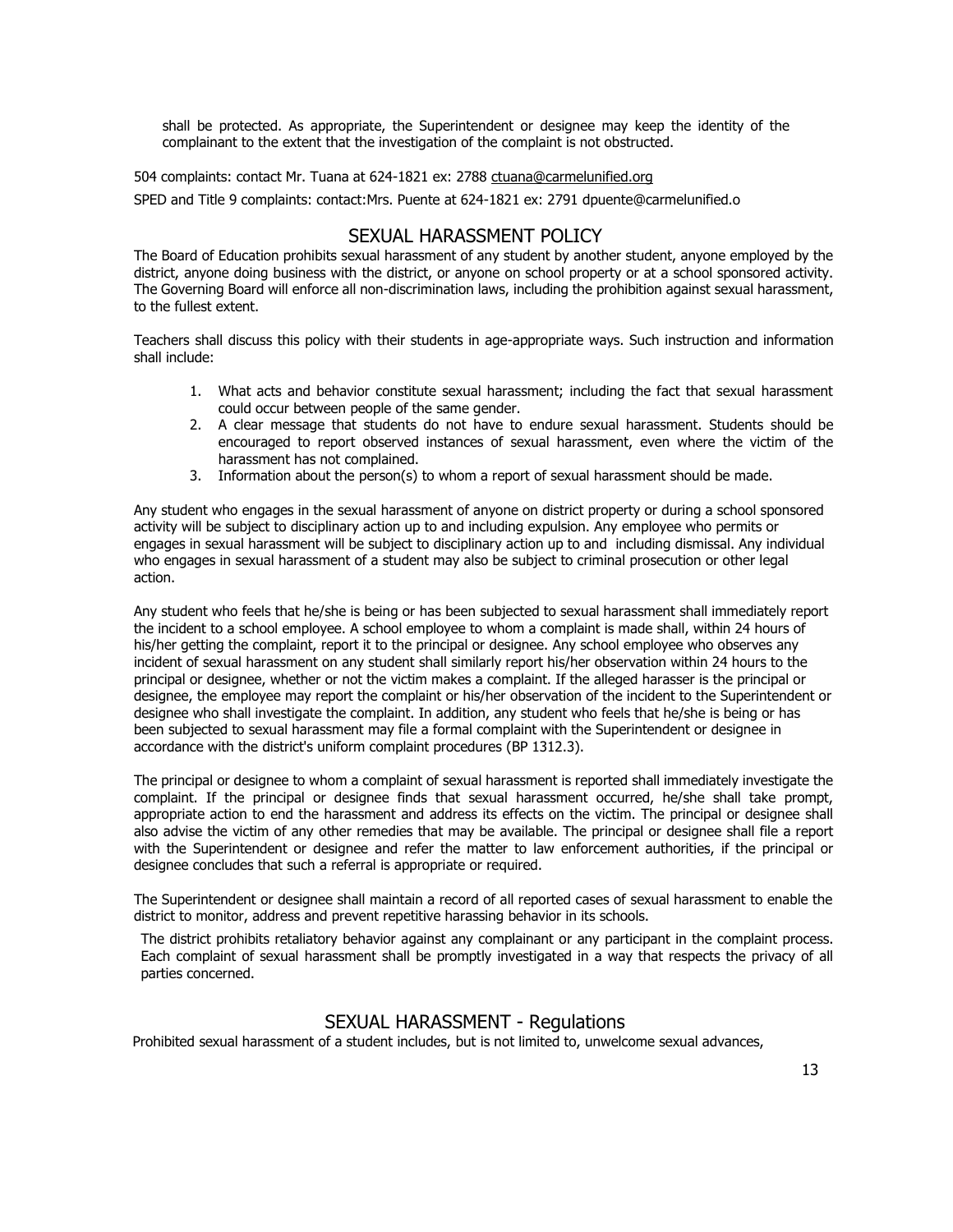requests for sexual favors, and other verbal, visual or physical conduct of a sexual nature made someone from or in the educational or work setting, whether it occurs between individuals of the same sex or individuals of the opposite sexes, under any of the following conditions: (Education Code section 212.5)

- 1. Submission to the conduct is explicitly or implicitly made a term or condition of a student's academic status or progress
- 2. Submission to or rejection of the conduct by a student is used as the basis for academic decisions affecting the student
- 3. The conduct has the purpose or effect of having a negative impact on the student's academic performance, or of creating an intimidating, hostile or offensive educational environment
- 4. Submission to or rejection of the conduct by the student is used as the basis for any decision affecting the student regarding benefits and services, honors, programs, or activities available at or through any district program or activity

Types of conduct which are prohibited in the district and which may constitute sexual harassment include, but are not limited to:

- 1. Unwelcome leering, sexual flirtations or propositions.
- 2. Verbal sexual harassment such as unwelcome sexual jokes, stories, slurs, epithets, threats, verbal abuse, derogatory comments or sexually degrading descriptions.
- 3. Graphic verbal comments about an individual's body, or overly personal conversation.
- 4. Visual sexual harassment such as derogatory posters, cartoons, drawings, pictures, gestures, or computer-generated images of a sexual nature.
- 5. Spreading sexual rumors.
- 6. Teasing or sexual remarks about students enrolled in a predominantly single-gender class.
- 7. Touching an individual's body or clothes in a sexual way.
- 8. Purposefully limiting a student's access to educational tools or opportunities.
- 9. Physical sexual harassment, such as assault, impeding or blocking of normal movements, or any physical interference with work or school activities or movement when directed at an individual on the basis of sex.
- 10. Clothing that is revealing or exposes parts of the body that are deemed inappropriate.
- 11. Displaying sexually suggestive objects in the educational environment.

Any act of retaliation against an individual who reports a violation of the district's sexual harassment policy or who participates in the investigation of a sexual harassment complaint is prohibited.

## CANINE UNITS

Use of drug-detecting canines is one part of a comprehensive approach to drug, alcohol and other contraband issues. Reaching the goal of zero tolerance of drugs and alcohol on campus depends on students, parents, and staff members working together. Per CUSD Board Policy, random searches by dogs do take place on campuses at unannounced times during the school year. Canine searches may also be a part of after school activities such as dances and off-campus trips.

## CELL PHONES

Cell phones can be disruptive to classroom instruction. Students may use cell phones during non-class time, unless permitted by teacher. The CHS staff shall confiscate cell phones from students being used at inappropriate times. Violations of these policies will result in:

At the first offense, device will be confiscated and turned in to the Assistant Principal and may be returned to the student at the end of the day;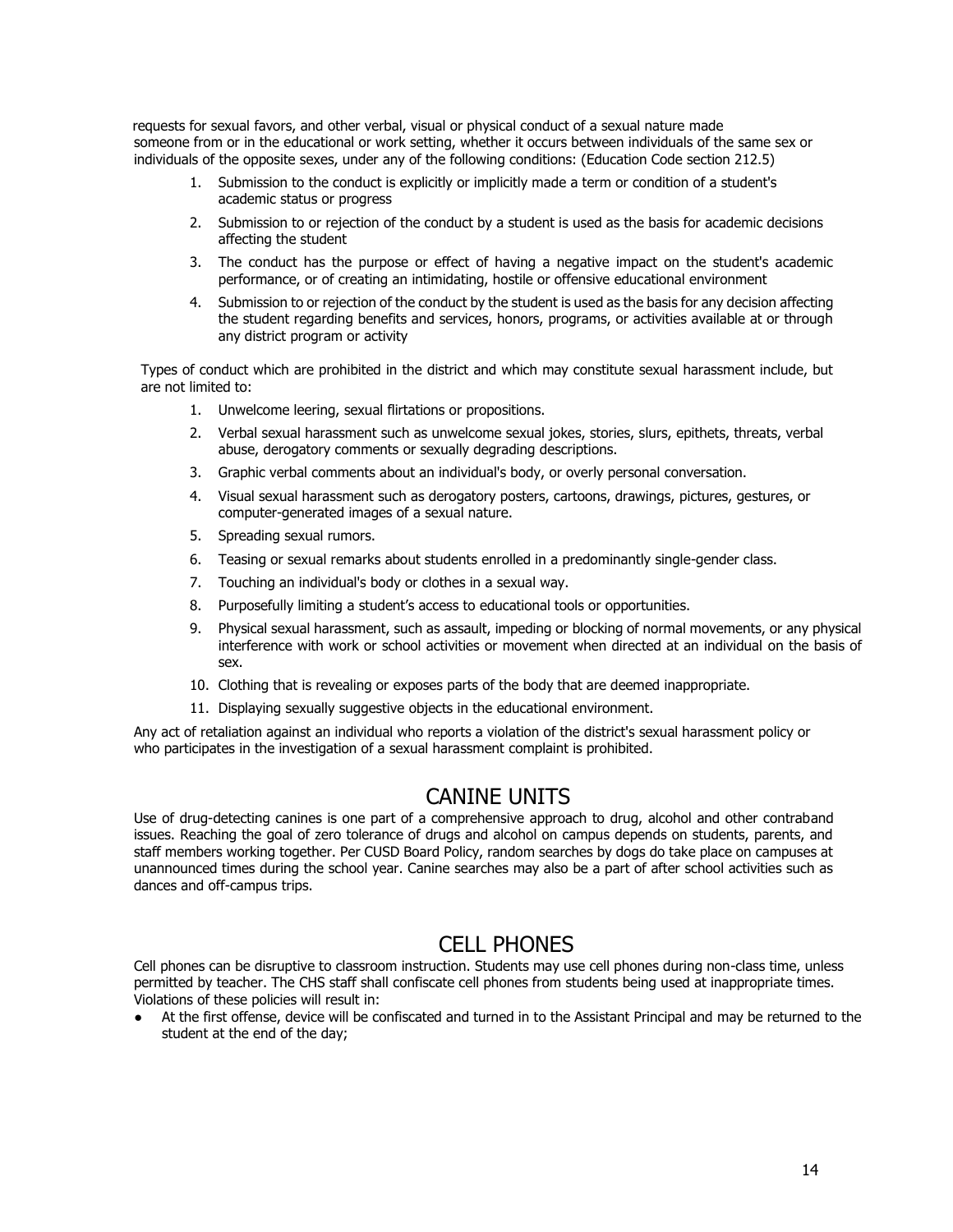- At the second offense, device will be confiscated and turned in to the Assistant Principal and must be claimed by a parent;
- At the third offense, device will be confiscated and turned in to the Assistant Principal and must be claimed by a parent. After-School-Detention or Saturday School may be assigned. Students will be asked not to have a phone at school. Additional consequences will be discussed with the parent.

## **DANCES**

Students who wish to attend Carmel High School dances must a current year school dance contract. Appropriate school dance behavior is defined in this contract; if a student behaves inappropriately, a verbal warning will be given. Continued inappropriate behavior will result in a student being asked to leave the dance. When students enter and leave the dance, they will be breathalyzed. If a student fails the breathalyzer, parents and the Sheriff department will be notified.

#### **Carmel High School dance attendance rules:**

- 1) All school rules and consequences are in effect.
- 2) All attendees will be breathalyzed.
- 3) Students are free to leave when they wish however; they are not permitted re-entry once they exit (ex. Go to car). CHS encourages parents to talk with their student regarding their plans, including time and location.
- 4) Storage for bags is not available. Any items brought will be left unsecured and may not be available to students during the dance. CHS is not responsible for lost or stolen items.
- 5) Attendees must bring a photo ID.
- 6) Guests must complete the CHS Guest Contract Form.
- 7) Dance attire will be tasteful and appropriate as defined in the school dress code.
- 8) Certain forms of dancing, including "freak" dancing, are deemed inappropriate and are therefore prohibited at any CHS dance.
- 9) Students engaging in any behavior deemed inappropriate will be asked to leave and parents will be called. If a student behaves inappropriately a verbal warning may be given and inappropriate behavior may result in suspension.

**NOTE: A) Students who wish to take a guest to the dance must turn in the guest contract by noon on the Thursday before the dance. Guests cannot be older than 19 years of age. A business card from the guest's principal must accompany the guest contract. B) Students who have purchased a ticket and are unable to attend the dance must return the ticket to ASB office for a refund. Students are not allowed to sell purchased ticket to another student.**

## DRESS CODE REQUIREMENTS

The policy, as developed by students, parents, and teachers, applies to all students during school:

- Clothing or accessories displaying profanity, obscenities, sexually suggestive words or pictures.
- Advertising drugs, alcohol, and tobacco are not permitted.
- Strapless or halter tops, plunging necklines, and clothing exposing cleavage or bare midriffs are not allowed. The top and bottom garments must meet while the student is standing up.
- No undergarments can be exposed at any time, with the exception of shoulder straps.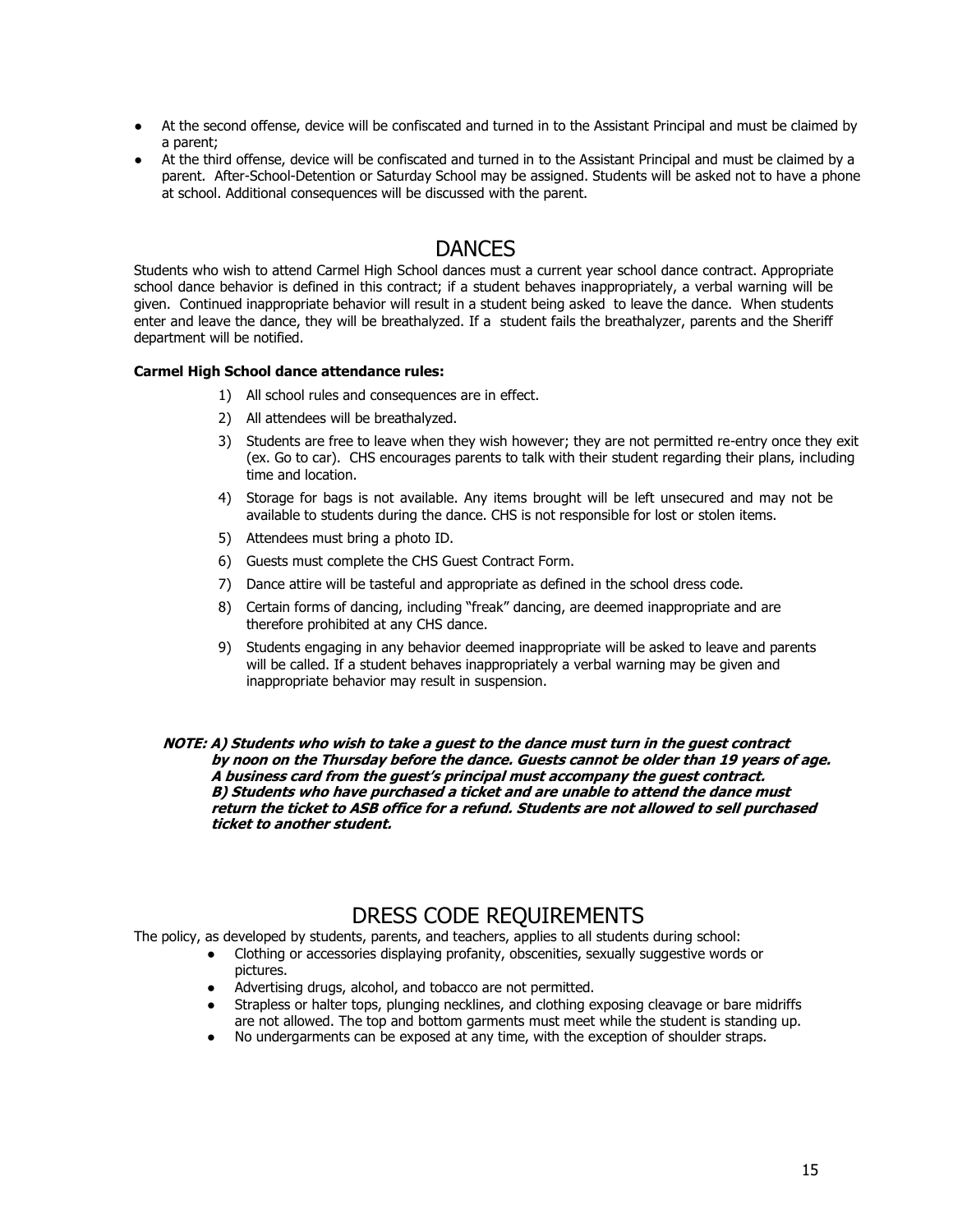- Wearing skirts that are shorter than mid-thigh is prohibited. Shorts that reveal any portion of the buttocks are not permitted. Shorts must cover the entire hipbone and have at least a two inch inseam. Note: There is no 'arm length' rule at CHS.
- Hats or headwear inside any school building must be removed at the request of a staff member.

Students found to be in violation of the dress code requirements are subject to corrective intervention including, but not limited to, the following:

- Wearing a school-provided T-shirt.
- Turning the shirt inside out.
- Adding a layer of clothing.
- Parental contact and/or student being sent home.

Administrative interventions will be logged into the student's discipline file. Repeated violations may result in suspension from school.

## DRUGS / ALCOHOL VIOLATIONS

The use, possession, or being under the influence of drugs or alcohol on campus is prohibited by CUSD Board Policy. At a minimum, students are subject to the following:

- **First offense:** Any student in violation will be suspended from school for up to 5 days. The student will also be required to undergo a drug/alcohol dependency assessment prior to returning from the suspension. The Monterey County Sheriff will be contacted. The Power Forward Drug Counseling option may be offered as an intervention and alternative.
- **Second offense:** A second violation will result in a 5-day suspension and a mandatory recommendation for expulsion for up to one year. The Monterey County Sheriff will be contacted.

## INTERNET USE

Appropriate use of the school's Internet service is expected, based upon the CUSD "Internet Use Policy" that all students sign. Violations of the policy will result in restricted computer use for a period of time to be determined by site administration. For serious violations, suspension from school may also result.

## LUNCH OFF-CAMPUS

The open campus for juniors and seniors is a **PRIVILEGE**. Students must maintain a "C" grade point average (2.0) with no "D" or "F" grades, along with parent permission to be allowed off campus at lunch. To determine eligibility for first semester juniors, grades from their second semester sophomore year will be used. Eligible students are issued an off-campus pass at the beginning of each quarter and must show their pass to a campus supervisor or a school administrator in order to leave campus. Read the back of the off-campus pass for additional rules. Students with an off-campus pass may not be tardy or absent in the assigned class following lunch. Excessive tardies may result in removal of the students off-campus pass.

Students who do not meet the eligibility requirements for an off-campus pass are prohibited from leaving campus. The consequences for a student leaving campus without meeting eligibility requirements are the following:

- At the first offense, the student will be assigned (2) hours of Saturday school or ASD.
- At the second offense, the student will be assigned (4) hours of Saturday school.
- At the third offense, the student may be suspended from school for (1) day for defiance of authority.
- Additional offenses will result in stronger disciplinary consequences.

#### PARKING LOT REGULATIONS PARKING ON CAMPUS IS A PRIVILEGE**.**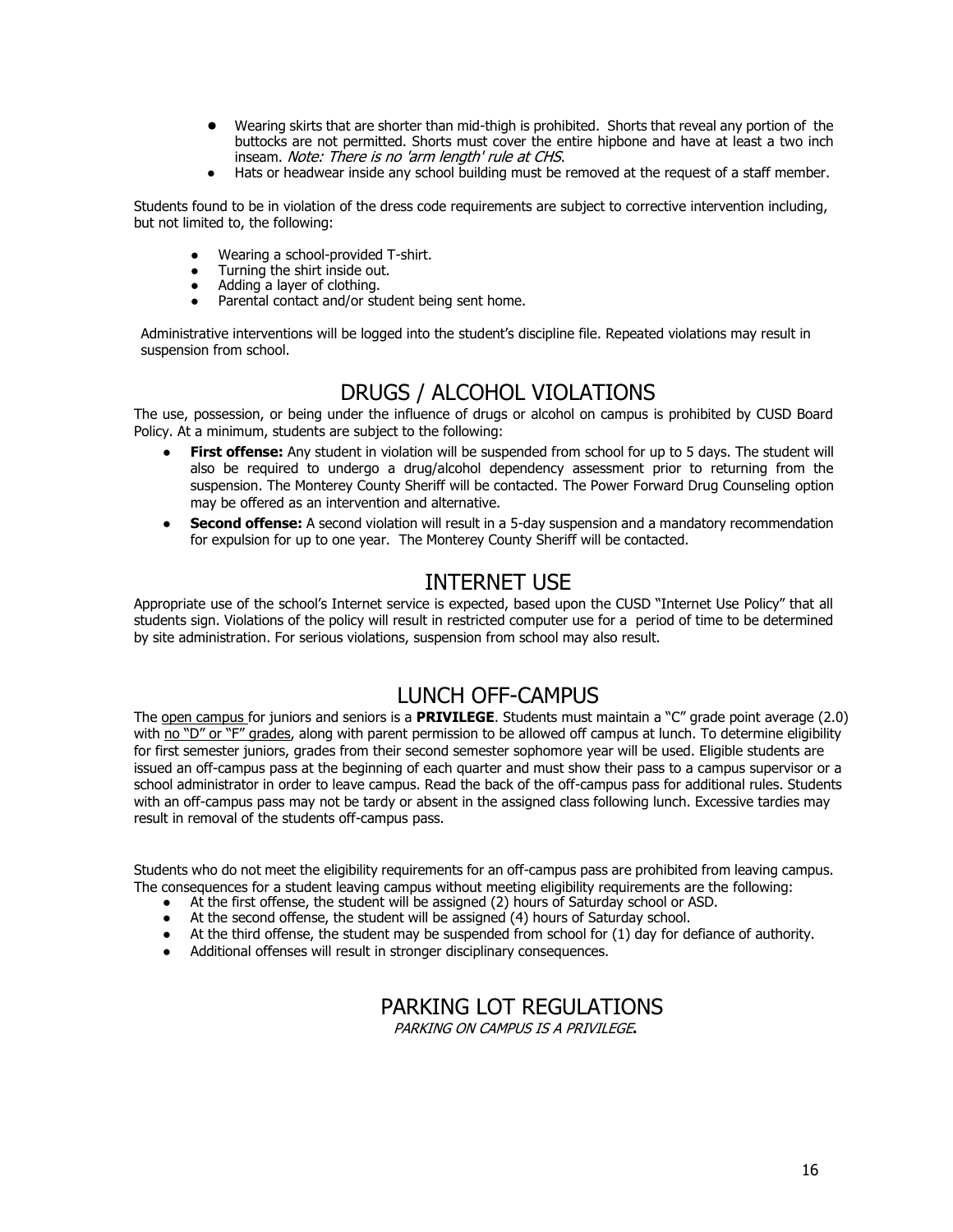Students and parents should not drive vehicles beyond the staff gates at any time. Student parking on the main campus is a privilege extended to seniors only and occasionally a small number of juniors. Juniors are allowed to park in the baseball parking lot. Only cars registered to juniors/seniors with proper identification will be issued parking permits. Parking permits may only be used for students own registered vehicle.

Students must

- complete the form and get parent signature
- provide registration
- provide proof of insurance.

All students who park on campus must register their vehicle with the office and have a parking permit affixed to the window at all times if parking on campus. Before a parking permit is assigned, we would like the student to purchase a parking pass via an ASB Activity Stamp and display the appropriate CHS parking tag on the windshield of their vehicle.

Vehicles parked in undesignated areas or not displaying proper parking permits are subject to being ticketed, towed away at owner's expense and violators are subject to disciplinary action. The District and School assume no responsibility for any damage done to vehicles.

#### **NOTE: With reasonable suspicion, any vehicles parked on school premises are subject to search.**

#### DRIVING VIOLATION

Unsafe driving on campus will not be tolerated. Driving on campus is a privilege and must not be abused. Students are expected to drive cautiously and safely at all times. Depending on the violation, the student may be issued a warning for the first offence. A subsequent violation or a serious safety violation will result in a suspension of driving and/or parking privileges on campus. Unsafe driving violations are logged into the discipline file and may also be reported to law enforcement agencies. Students are expected to follow all traffic laws and will be cited according to vehicle penal code for violations of traffic laws.

## **SKATEBOARDS**

Per CUSD Board Policy, **skateboards are not allowed on campus at any time.** Students who use skateboards for transportation to school are required to use the skateboard lockers on campus. Violations of this policy will lead to:

- Confiscation of the board. A parent will be required to come and claim the board.
- Additional violations of this policy, or refusal to give the skateboard to a staff member upon request, will result in further discipline

## SUSPENSION AND/OR EXPULSION

Students suspended from school are not allowed on campus at any time during the suspension period. This exclusion also pertains to attendance or participation in any extracurricular activities, including social and athletic events or practices. Violations will result in an extension of the suspension period.

The following offenses by any student are grounds for suspension or expulsion under California Education Code, whether they occur on school grounds, while going to or coming from school, during the lunch period (whether on or off campus), during a school-sponsored activity, or while going to or coming from a school-sponsored activity:

- A. Caused, attempted to cause, or threatened to cause physical injury to another person or willfully used force or violence upon the person of another, except in self-defense.
- B. Possessed, sold, or otherwise furnished any firearm, knife, explosive, or other dangerous object, unless, in the case of possession of any object of this type, the pupil had obtained written permission to possess the item from a certificated school employee, which is concurred in by the principal or the designee of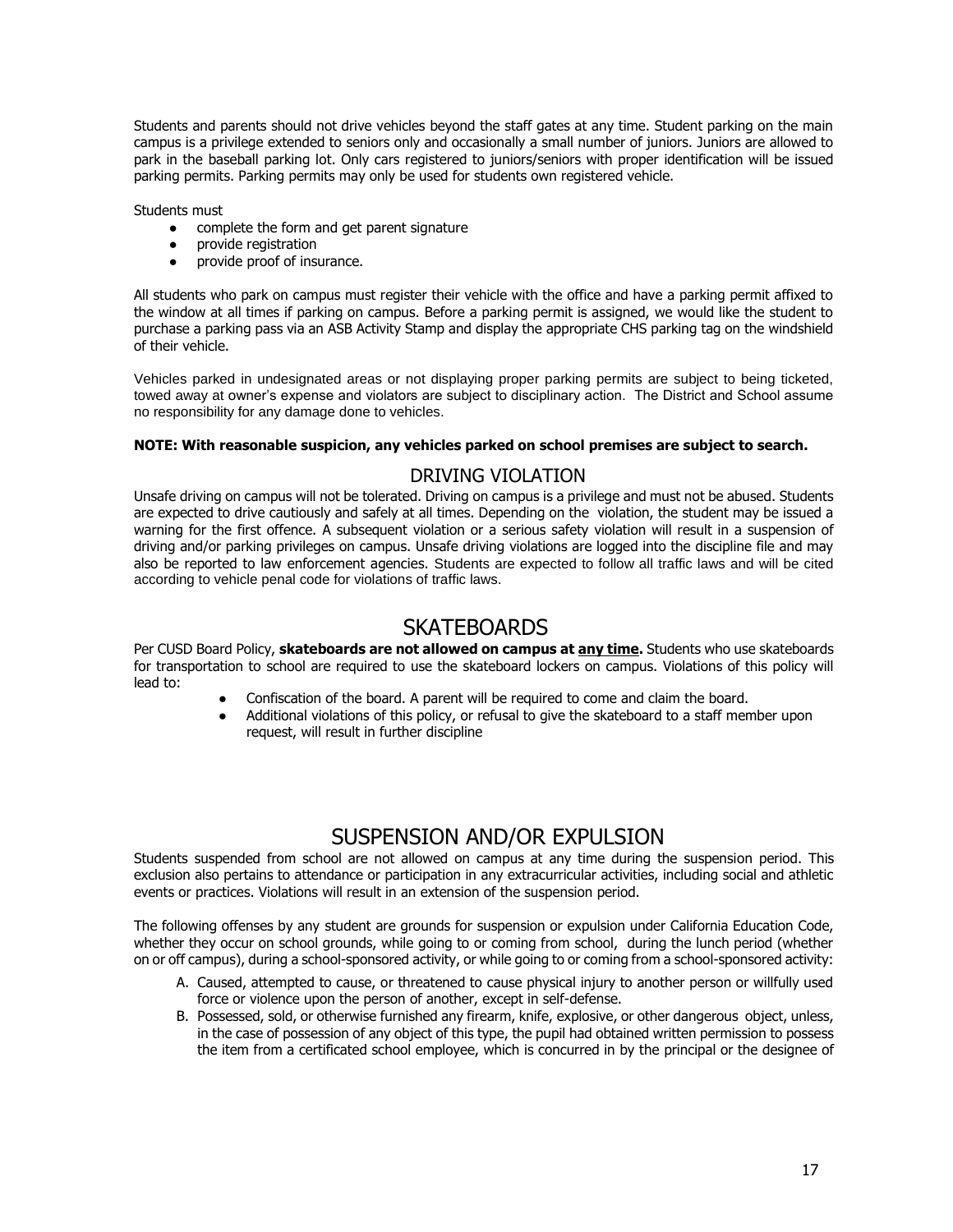the principal.

- C. Unlawfully possessed, used, sold, or otherwise furnished, or been under the influence of controlled substance listed in Chapter 2 (commencing with Section 11053) of Division 10 of the Health and Safety Code, an alcoholic beverage, or an intoxicant of any kind.
- D. Unlawfully offered, arranged, or negotiated to sell any controlled substance listed in Chapter 2 (commencing with Section 11053) of Division 10 of the Health and Safety Code, an alcoholic beverage, or intoxicant.
- E. Committed or attempted to commit robbery or extortion.
- F. Caused or attempted to cause damage to school property or private property.
- G. Stolen or attempted to steal school property or private property.
- H. Possessed or used tobacco, or any products containing tobacco or nicotine products, including, but not limited to, cigarettes, cigars, miniature cigars, clove cigarettes, smokeless tobacco, snuff, chew packets, and betel. However, this section does not prohibit use or possession by a pupil of his or her own prescription products.
- I. Committed an obscene act or engaged in habitual profanity or vulgarity.
- J. Unlawfully possessed or unlawfully offered, arranged, or negotiated to sell any drug paraphernalia, as defined in Section 11014.5 of the Health and Safety Code. CHS policy includes e-cigarettes, vape pens or of the like as paraphernalia.
- K. Disrupted school activities or otherwise willfully defied the valid authority of supervisors, teachers, administrators, school officials, or other school personnel engaged in the performance of their duties.
- L. Knowingly received stolen school property or private property.
- M. Possessed an imitation firearm. As used in this section, "imitation firearm" means a replica of a firearm that is so substantially similar in physical properties to an existing firearm as to lead a reasonable person to conclude that the replica is a firearm.
- N. Committed or attempted to commit a sexual assault as defined in Section 261, 266c, 286, 288, 288a, or 289 of the Penal Code or committed a sexual battery as defined in Section 243.4 of the Penal Code.
- O. Harassed, threatened, or intimidated a pupil who is a complaining witness or a witness in a school disciplinary proceeding for the purpose of either preventing that pupil from being a witness or retaliating against that pupil for being a witness, or both.
- P. Unlawfully offered, arranged to sell, negotiated to sell, or sold the prescription drug Soma.
- Q. Engaged in, or attempted to engage in, hazing as defined in Section 32050.
- R. A pupil may not be suspended or expelled for any of the acts enumerated in this section, unless that act is related to school activity or school attendance occurring within a school under the jurisdiction of the superintendent or principal or occurring within any other school district. A pupil may be suspended or expelled for acts that are enumerated in this section and related. to school activity or attendance that occur at any time, including, but not limited to, any of the following:
	- (1) While on school grounds.
	- (2) While going to or coming from school.
	- (3) During the lunch period whether on or off the campus.
	- (4) During, or while going to or coming from, a school sponsored activity.
- S. A pupil who aids or abets, as defined in Section 31 of the Penal Code, the infliction or attempted infliction of physical injury to another person may suffer suspension, but not expulsion, pursuant to this section, except that a pupil who has been adjudged by a juvenile court to have committed, as an aider and abettor, a crime of physical violence in which the victim suffered great bodily injury or serious bodily injury shall be subject to discipline pursuant to subdivision (a).
- T. As used in this section, "school property" includes, but is not limited to, electronic files and databases.

## EXTRACURRICULAR ACTIVITIES RESTRICTIONS

Students who have been suspended are restricted from participation in extracurricular activities for a period of time following the last day of the suspension.

Activities include, but are not limited to: cheerleading, athletic games, practices, scrimmages, tryouts, drama or music performances that are not part of the student's grade in a class, on-campus parking, off-campus lunch privileges, or any senior class activities. Activities restriction periods, applicable during any one school year, are:

1 to 2-day suspension: Student shall not participate in any extracurricular activities for 7 calendar days;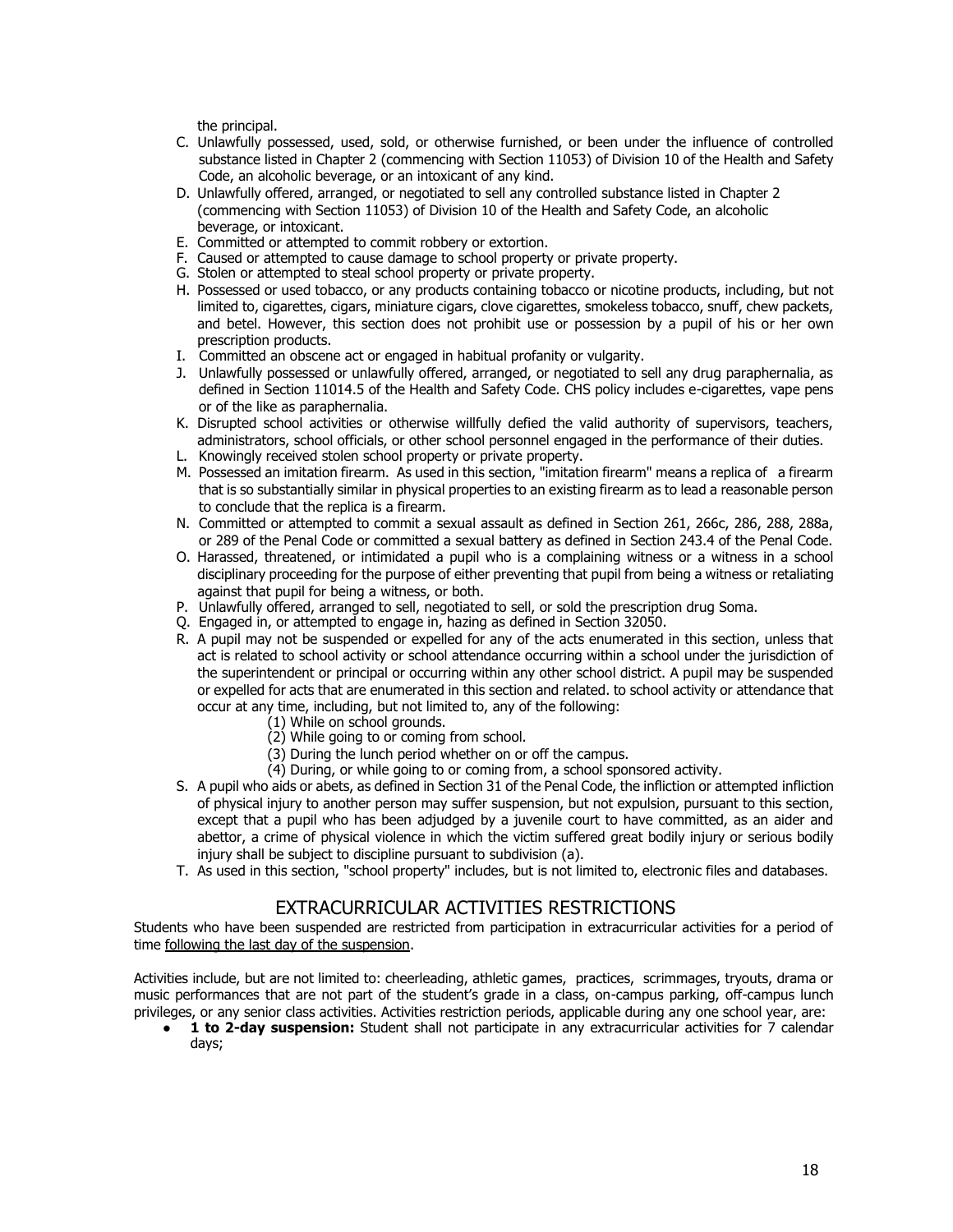- **3 to 5-day suspension:** Student shall not participate in any extracurricular activities for a minimum of 15 calendar days, and shall not attend the next scheduled school dance.
- **For multiple suspendable events totaling 6 or more days:** Student shall not participate in any extracurricular activities for a minimum of 30 calendar days and shall not attend the next two scheduled school dances. The student may be removed from a team or program at the discretion of site administration.

#### FIELD TRIPS DURING SUSPENSION

- Field trips that are mandatory or required as a part of a class grade are exempt from restrictions *unless* they occur during the course of the actual suspension time.
- Extracurricular field trips do fall under the restricted activity policy. Students are subject to removal based upon their behavior.

## TEXTBOOKS and CHROMEBOOKS

Students are responsible for textbooks and Chromebooks that are checked out to them and are liable for any damage. If the item is lost or stolen on or off campus, the student will be required to pay the replacement cost. This also includes, but not limited to, other items that might have been checked out such as calculators and cameras.

## THEFT AND VANDALISM

In the event that personal property has been stolen, see the Assistant Principal's secretary and fill out a theft report. Missing items may also be noted in the daily bulletin. Any student involved in the theft of school or individual property will be suspended from school and a referral of the incident will be sent to the Sheriff's Department. According to California State Education Code, parents are held responsible for any acts of vandalism on the part of their children and for the replacement of any stolen articles. **Note: No liability is assumed by the school for items left in classrooms, lockers, or any other place on campus.**

## VISITORS

All visitors must check in at the administration building. Student visitations are permitted a few times each schoolyear for those students considering enrollment at CHS. For date and time information on when a student will be permitted a tour of the CHS campus, please contact the CHS Registrar. Parents and/or students seeking information in an effort or desire to enroll at CHS in the near future may also call a CHS counselor at any time.

## VALEDICTORIAN PROTOCOL

This protocol requires that our most distinguished students make rigorous course choices throughout their high school career, yet still provides for the flexibility to include enriching course choices, such as music, art, technology, etc. It is our desire that the CHS Valedictorian is representative of both a distinguished academic student and a well rounded individual.

#### **Valedictorian consideration criteria:**

Students who demonstrate completion of a rigorous high school load by:

- completing 13 Honors and/or Advanced Placement courses at CHS (accredited HS)
- earn an "A" grade in all courses on CHS transcript by graduation date

All students that meet these two criteria will be forwarded to the Valedictorian Committee.

#### **Valedictorian Committee:**

- **Principal**
- Assistant Principal